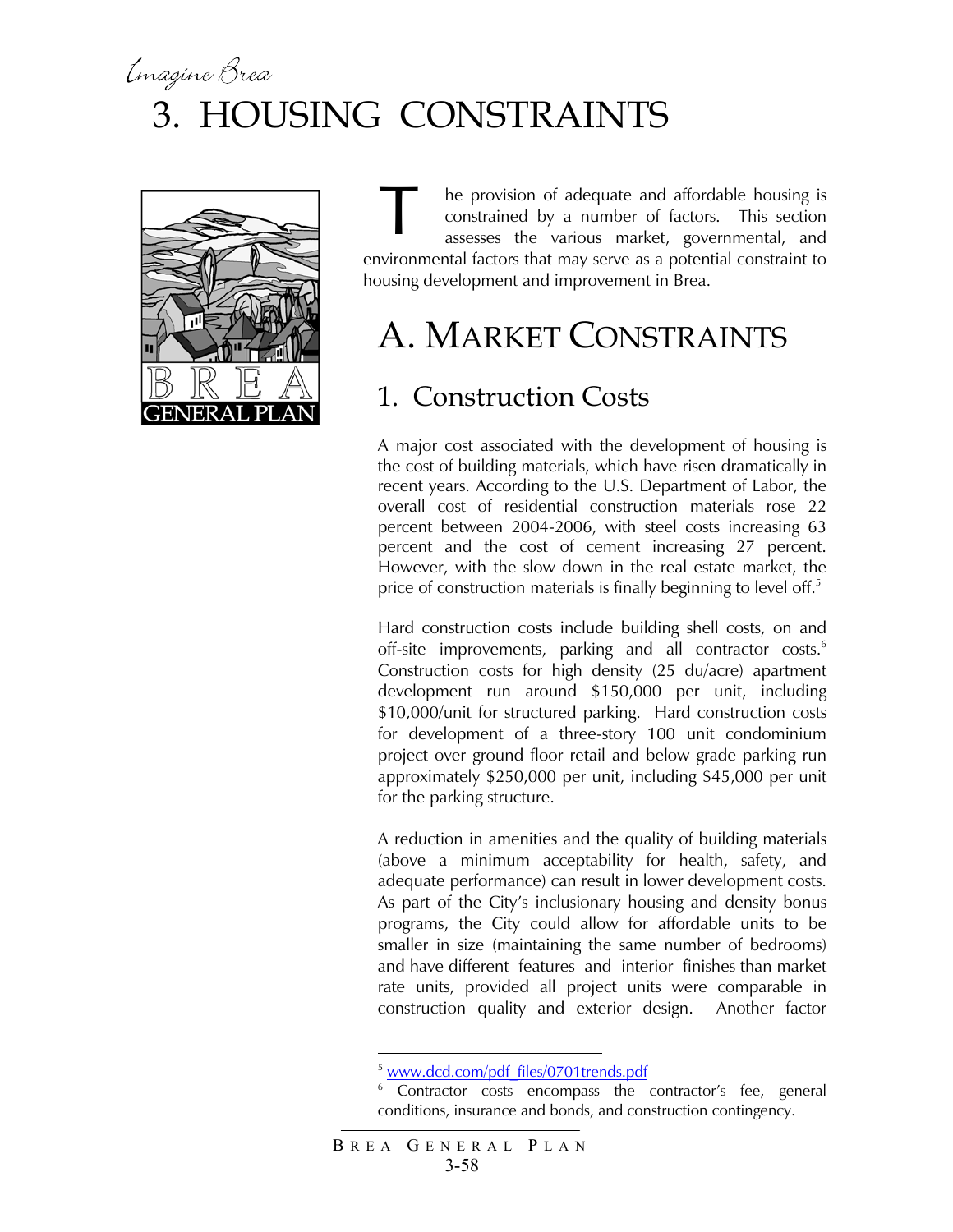related to construction costs is the number of units built at one time. As that number increases, overall costs generally decrease as builders are able to take advantage of the benefits of economies of scale.

## 2. Land Costs

A key component of the total cost of housing is the price of raw land and any necessary improvements. The diminishing supply of land available for residential construction combined with a fairly high demand for such development has served to keep the cost of land relatively high, particularly in Orange County cities. In Brea, an October 2006 land appraisal conducted for the Redevelopment Agency valued a one acre, R-3 property at \$58 per square foot, or \$87,500 per residential unit. In contrast, the City's 2000 Housing Element documented residential land costs at \$11 to \$17 per square foot, illustrating the significant escalation in residential land values over the period. Particularly in such a high cost environment, the Brea Redevelopment Agency plays an important role in both land assembly and write-down in support of affordable housing.

# 3. Availability of Mortgage and Rehabilitation Financing

The availability of financing in a community depends on a number of factors, including the type of lending institutions active in the community, lending practices, rates and fees charged, laws and regulations governing financial institutions, and equal access to those institutions. Through analysis of Home Mortgage Disclosure Act (HMDA) data on the disposition of residential loan applications, an assessment can be made of the availability of residential financing within a community.

Residential lending activity in Brea is high, with 1,747 applications for home purchase, 2,735 applications for refinance, and 580 applications for home improvement loans during 2006. Table HE-30 provides information on the status of residential loan applications in both Brea and Orange County. As illustrated by this table, at 69 percent, approvals for conventional mortgage loans in Brea were higher than the County approval rate of 65 percent. An even greater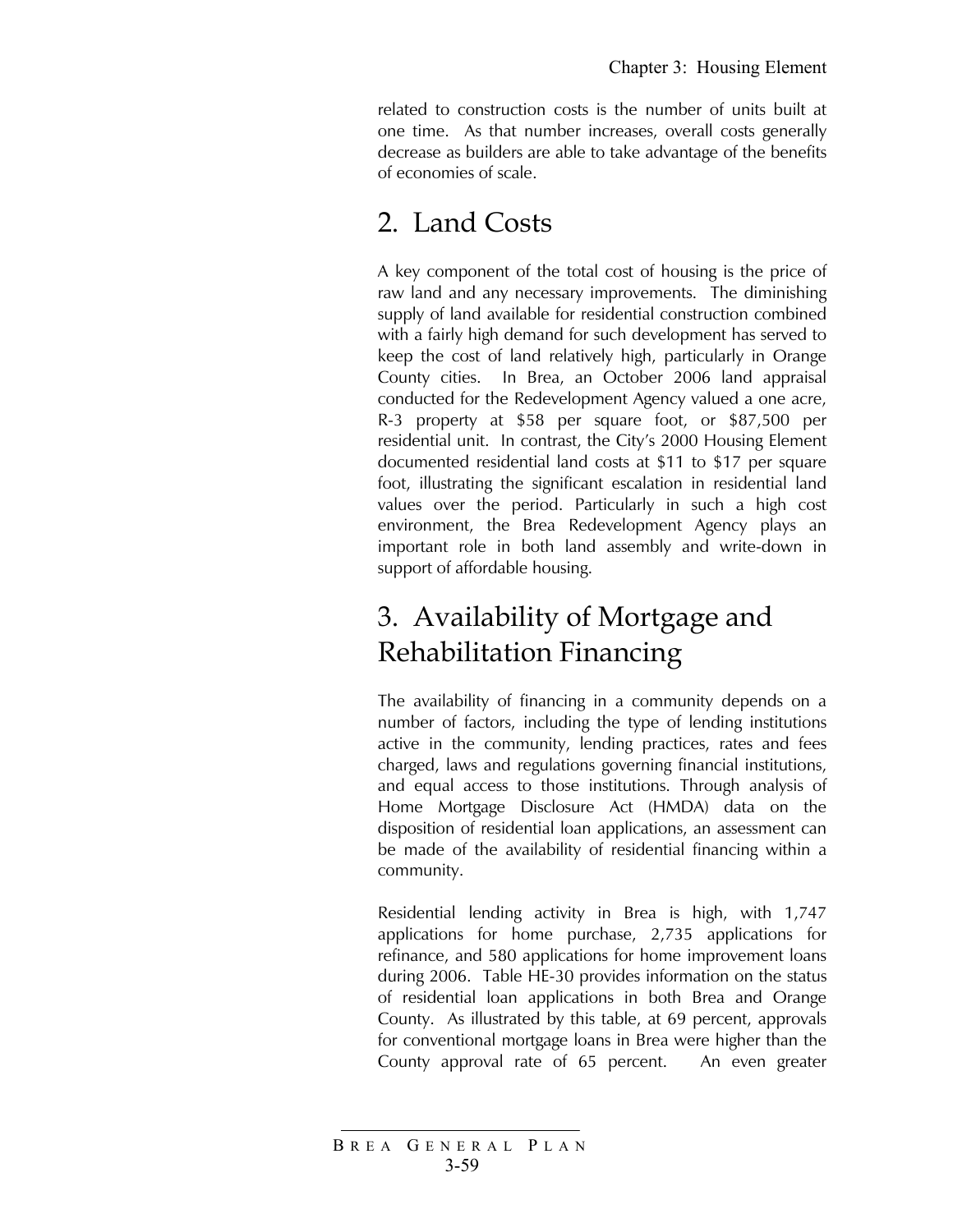Emagine Brea

discrepancy is evident among approval rates for refinancing loans, with 77 percent loan approval in Brea compared to only 61 percent in the County. While income plays a key factor in loan approvals, household incomes in Brea are only slightly above that of the County.

Of the 580 applications for home improvement loans in Brea, 64 percent were approved, compared to 62 percent in the County. In general, home improvement loans have a higher denial rate compared to mortgage loans as owners often have a high debt-to-income ratio.

Review of loan approvals in Brea by census tract identifies fairly consistent approvals for mortgage and refinance loans throughout the City (refer to Figure 1 for census tract map). However, approval rates for home improvement loans identify two census tracts with loan approval rates significantly below the 64 percent citywide average: census tract 15.07 (29 applications, 48% approvals), and census tract 14.04 (35 applications, 54% approvals). Household incomes in both these tracts are below the County median, at 92 percent AMI and 69 percent AMI respectively. The higher denial rates for home improvement loans – particularly in these two census tracts - supports the importance of City sponsored rehabilitation assistance. These neighborhoods will continue as part of the City's focus in code enforcement, rehabilitation, and provision of affordable housing, including homebuyer assistance, all which help to improve access to credit.

|                     | #<br>Loan                      | % Approved  |               |             | % Denied      | % Withdrawn. |               |  |
|---------------------|--------------------------------|-------------|---------------|-------------|---------------|--------------|---------------|--|
| Loan Type           | <b>Applications</b><br>in Brea | <b>Brea</b> | Orange<br>Co. | <b>Brea</b> | Orange<br>Co. | <b>Brea</b>  | Orange<br>Co. |  |
| Home<br>Purchase    | 1,747                          | 69%         | 65%           | 19%         | 21%           | 12%          | 14%           |  |
| Home<br>Refinance   | 2,735                          | 77%         | 61%           | 21%         | 21%           | 2%           | 18%           |  |
| Home<br>Improvement | 580                            | 64%         | 62%           | 25%         | 25%           | 11%          | 13%           |  |

**Table HE-30 Home Purchase, Refinance and Improvement Loans - 2006** 

Source: Home Mortgage Disclosure Act (HMDA) data, 2006

Note: Approved loans include loans originated and applications approved but not accepted. Withdrawn applications include those withdrawn by the applicant and those deemed incomplete by the lender.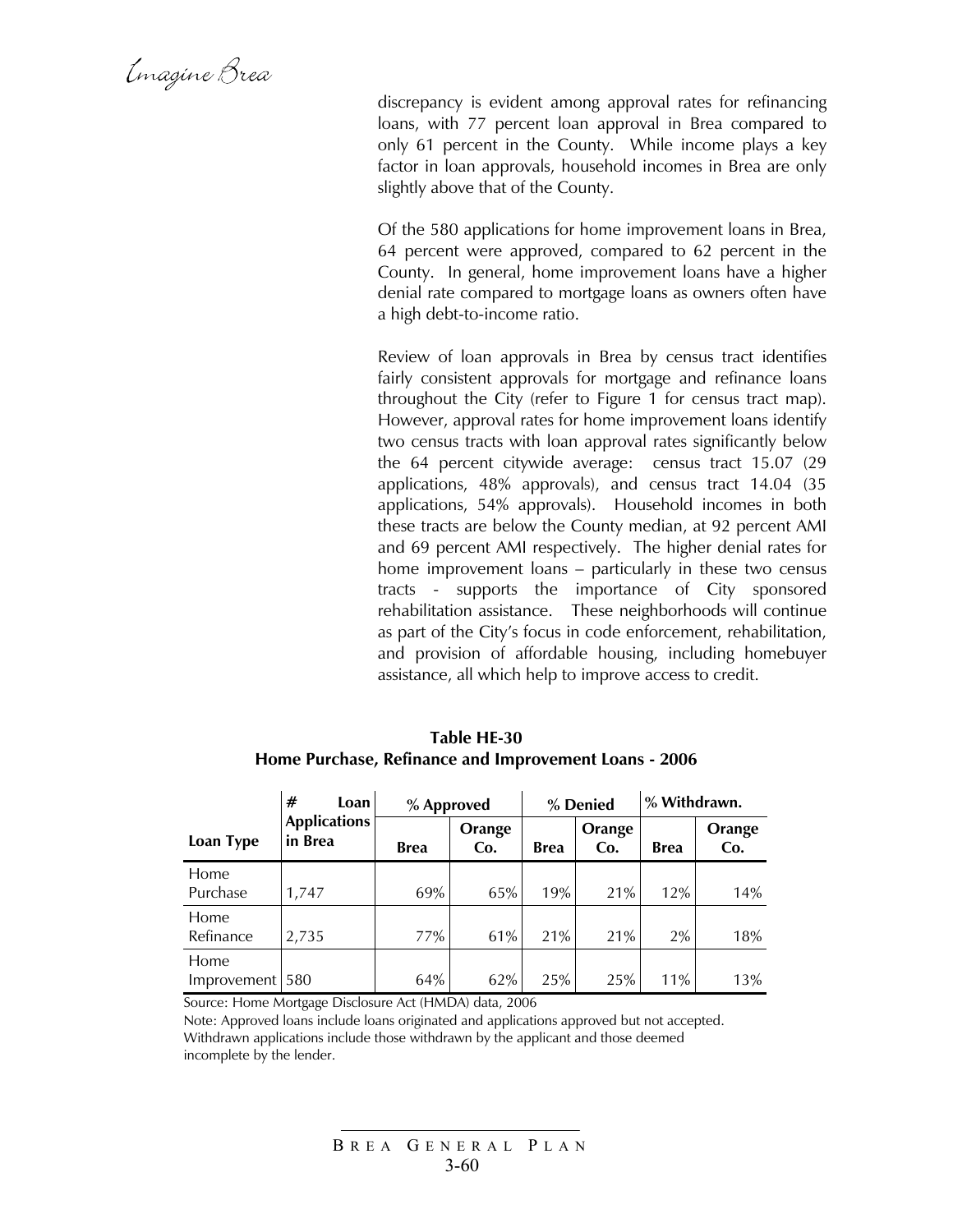# B. GOVERNMENTAL **CONSTRAINTS**

Aside from market factors, actions by the City can have an impact on the price and availability of housing. Land use controls, site improvement requirements, building codes, fees, and other local programs intended to improve the overall quality of housing may serve as potential constraints to the development and improvement of housing.

# 1. Land Use Controls

The Land Use Element of the General Plan sets forth the City's policies for guiding local development and growth. These policies, together with existing zoning regulations, establish the amount and distribution of land uses within the City. The General Plan provides for five residential land use categories, ranging from Hillside Residential with densities based on average slopes, to High Density Residential, permitting densities up to 25 units/acre (refer to Table HE-31).

In 2003, the City of Brea completed a comprehensive update of its General Plan. A key feature of the new Plan was the establishment of mixed use districts in the older, more centrally located areas of the City to provide opportunities for people to live, work, shop and recreate without having to use their cars. Both vertical (residential above ground-floor commercial) and horizontal, side-by-side integration of uses is permitted, with an emphasis on tying together uses with pedestrian linkages. Densities range from 18 units/acre in areas designated MU-III, up to 50 units/acre in MU-I areas.

Another important land use policy of the updated General Plan was the designation of the  $1,600+$  acres of hillsides in Brea's sphere of influence as Hillside Residential. Properties designated Hillside Residential are moderately to severely constrained by a variety of environmental factors, including: steep/unstable slopes, ridgelines, earthquake faults, landslides, wildland fire hazards and sensitive habitat. As these properties are annexed into the City, development will be subject to the City's Hillside Management Ordinance, with permitted densities based upon average slope calculations, protection of environmental resources, and conformance with performance criteria.

B REA G ENERAL P LAN 3-61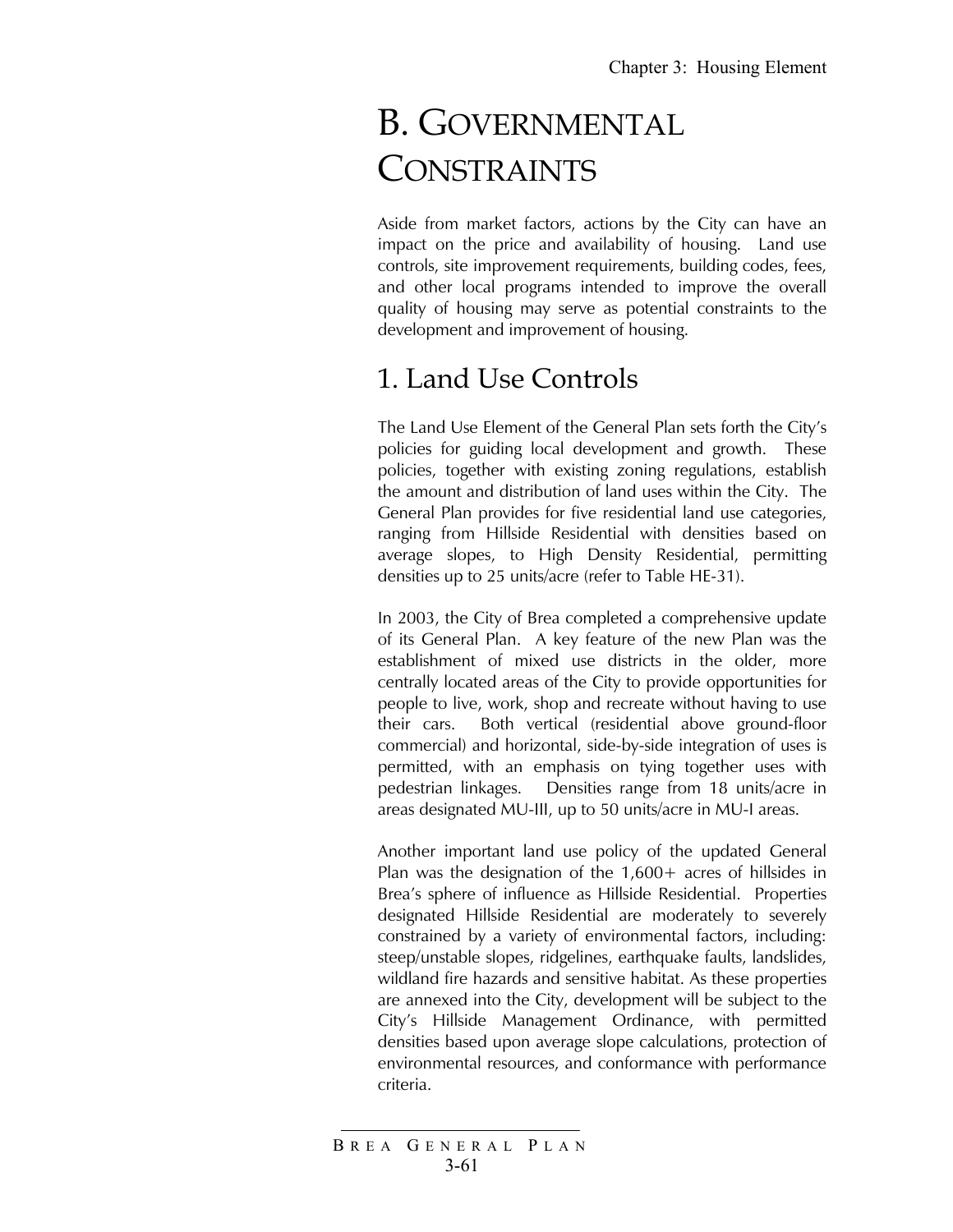| Table HE-31                              |
|------------------------------------------|
| <b>Residential Land Use Designations</b> |

| <b>Residential Land</b><br><b>Use Category</b> | <b>Corresponding Zoning</b><br>District(s) | <b>Dwelling Units</b><br>per Acre                                                                    | <b>Description</b>                                                                                                                                                                                                                                          |
|------------------------------------------------|--------------------------------------------|------------------------------------------------------------------------------------------------------|-------------------------------------------------------------------------------------------------------------------------------------------------------------------------------------------------------------------------------------------------------------|
| Hillside                                       | <b>HR</b>                                  | Based upon<br>calculated<br>property slope;<br>biological<br>resources;<br>performance<br>standards. | Areas constrained by natural features<br>such as topography, environmental<br>resources and hazards. Development<br>subject to Hillside Management<br>Ordinance. Single-family detached<br>homes permitted; clustering<br>encouraged to preserve resources. |
| Very Low Density                               | <b>HR, R-1</b>                             | $1.0 - 2.0$                                                                                          | Areas moderately constrained by<br>topographic or geologic conditions,<br>accessibility issues, and/or wildland<br>fire hazards. Properties may be<br>subject to Hillside Management<br>Ordinance. Single-family detached<br>homes permitted.               |
| Low Density                                    | $R-1$                                      | $1.0 - 6.0$                                                                                          | Single family homes developed on<br>conventional lots.                                                                                                                                                                                                      |
| <b>Medium Density</b>                          | R-1 (5,000) and R-2                        | $6.1 - 12.0$                                                                                         | Multiple family housing including<br>existing mobile home parks,<br>condominiums and apartments.                                                                                                                                                            |
| <b>High Density</b>                            | $R-3$ and $R-3-1$                          | 12.1 - 24.89                                                                                         | Multiple family housing consisting of<br>condominiums and apartment<br>developments.                                                                                                                                                                        |
| Mixed Use III                                  | MU-III                                     | $6.1 - 18$                                                                                           | Provides for revitalization of<br>deteriorated commercial corridors<br>and centers located on arterials by<br>allowing the development of<br>neighborhood-serving commercial<br>uses paired with residential uses.                                          |
| Mixed Use II                                   | $MU-II$                                    | $6.1 - 40$                                                                                           | Provides for coordinated<br>development of urban villages that<br>offer a diverse range of<br>complementary land uses in close<br>proximity to one another.                                                                                                 |
| Mixed Use I                                    | MU-I                                       | 12.1-50.0                                                                                            | Intense, mixed-use urban<br>environments that offer opportunities<br>for people to live, work, shop, and<br>recreate without having to use their<br>vehicles.                                                                                               |

Source: Land Use Element, City of Brea General Plan, August 2003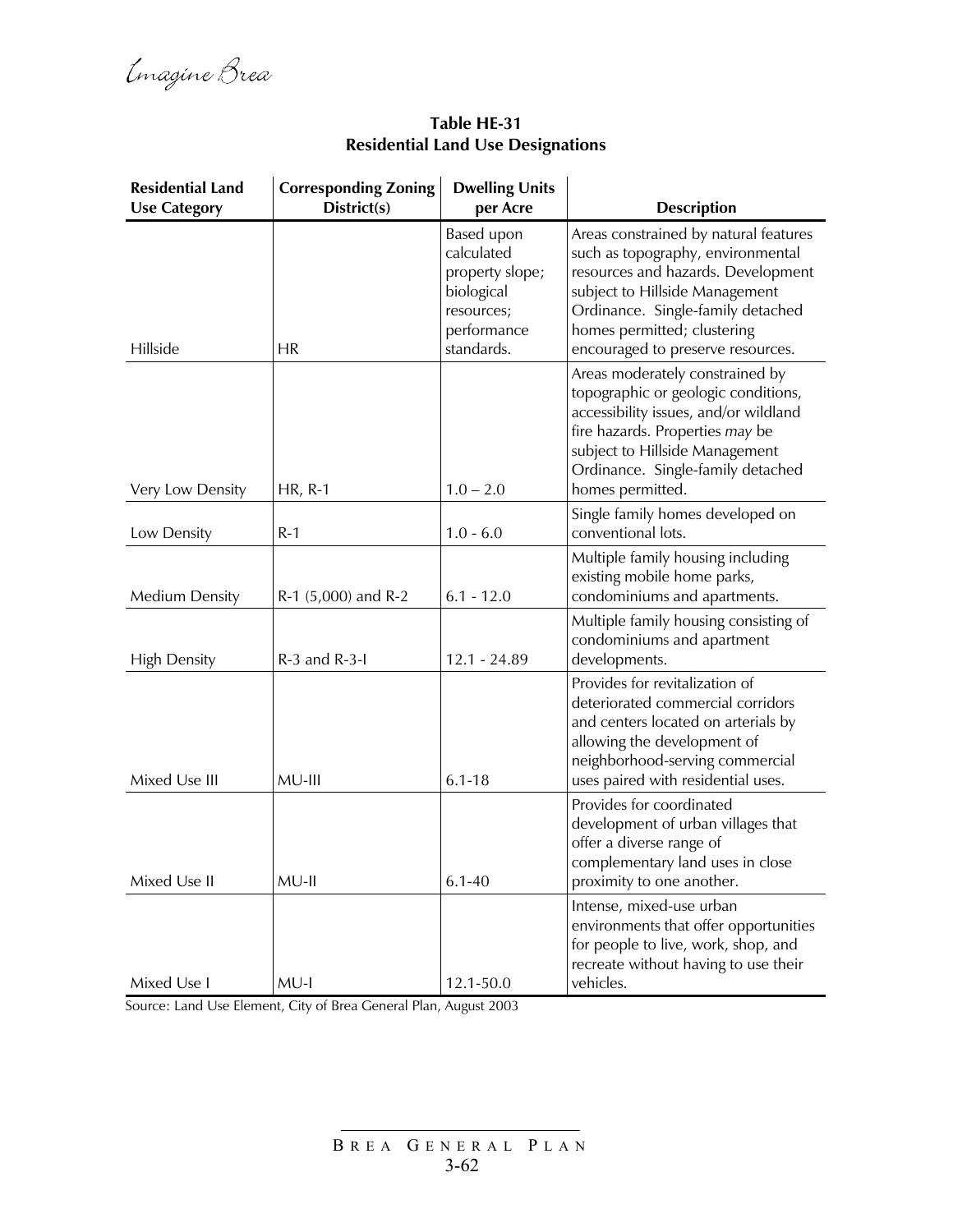In addition to the base land use districts, the City has adopted several specific plans for areas requiring focused planning efforts, including Olinda Ranch, Tomlinson Park, and Birch Hills. (The Brea Towne Plaza and Carbon Canyon Specific Plans have been rescinded). Each of these specific plans has its own unique zoning districts and set of development standards tailored to guide development in that particular area. As a general practice, however, the City will discourage further use of Specific Plans unless circumstances indicate that a specific plan represents the best method of achieving a cohesive land use plan for a property.

The Revised Traffic Improvement and Growth Management Plan (Measure M) was adopted by Orange County voters in 1990 and extended in 2007, establishing a one-half cent sales tax for countywide transportation improvements. Eligible jurisdictions receive a portion of this sales tax revenue to use for local projects provided they have a local Growth Management Plan. In response, the City of Brea has adopted a Growth Management Element as part of its General Plan. The Element aims to ensure that growth and development are balanced with the City's ability to provide an adequate circulation system. A key goal of Measure M is to better balance jobs and housing as related to transportation demand; Brea's use of mixed-use zoning has created opportunities for housing and jobs to be located in close proximity to each other, thereby reducing vehicle trips. Unlike growth control measures enacted by some jurisdictions, Brea's Growth Management Element does not limit housing growth to an established maximum level or serve as a constraint to housing development.

#### Growth Management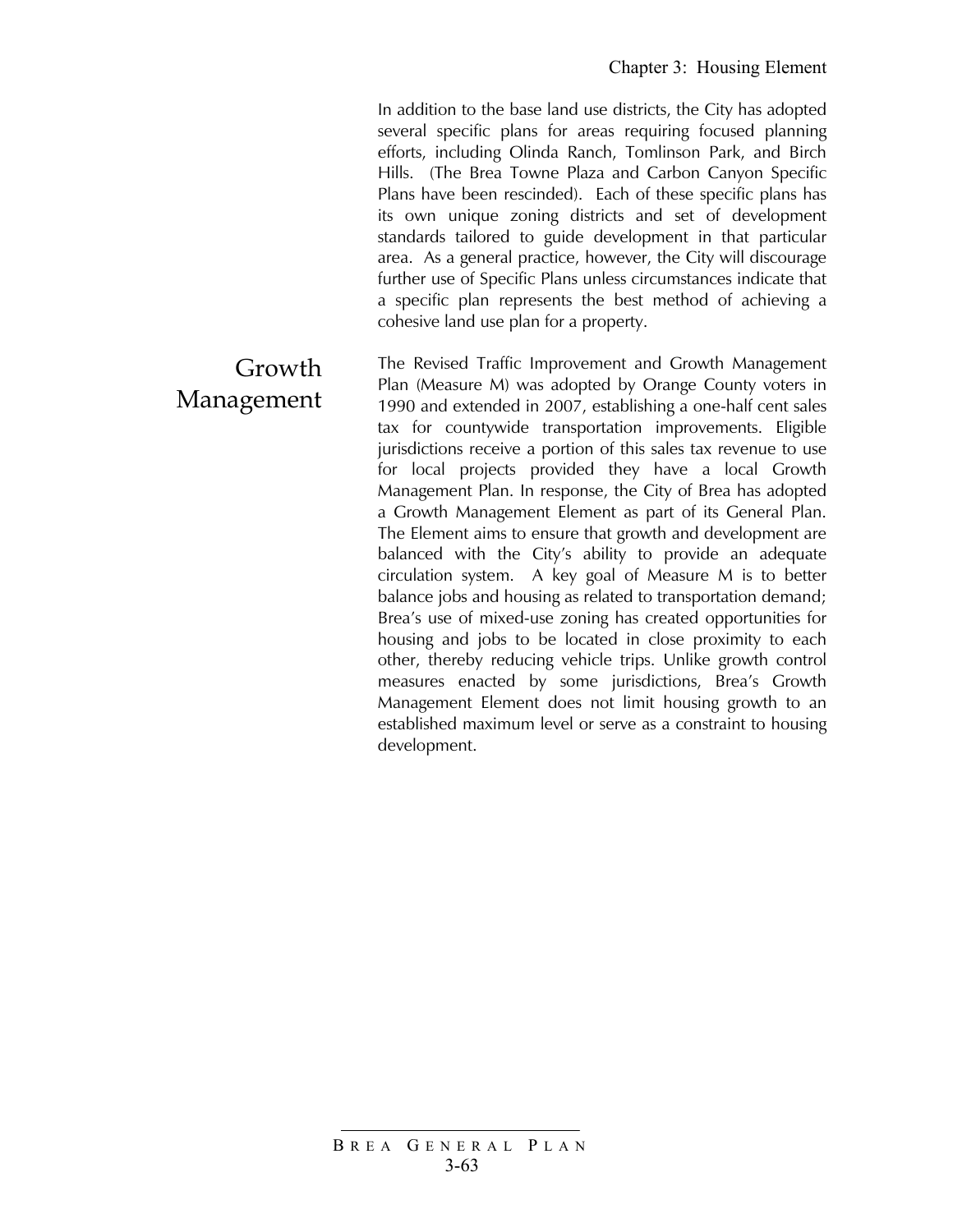Emagine Brea

# 2. Residential Development **Standards**

Brea's Zoning Ordinance provides for the following residential zones:

- **Hillside Residential (HR)**
- Single Family Residential (R-1)
- Single Family Residential (R-1 5,000)
- Multiple Family Residential (R-2)
- Multiple Family Residential (R-3)
- Mixed-Use (MU-I, MU-II, and MU-III)

The development standards for these zones are summarized in Table HE-32. Brea's standards for dwelling unit size establish opportunities for a diverse housing mix. These standards range from 450 square feet for a studio unit in the R-3 district to 2,500 square feet for a single-story unit in the HR zone. Small lot single-family subdivisions as well as townhomes are provided for in the R-1 (5,000) zone, with minimum unit sizes of 800 square feet. These standards, when viewed in the context of the entire community, offer a positive balance of home sizes.

Apart from the maximum density permitted by the Zoning Ordinance, standards that may impact the number of units that can be constructed on a given lot are maximum lot coverage and height limits. The Zoning Ordinance restricts the amount of lot area that may be covered by development to 50 percent in R-2 and 60 percent in R-3 zones. Threestory (35') building heights are permitted in R-2 and R-3 zones, with additional height of up to 75' permitted in R-3 zones based on distance from R-1, R-2 or HR zone districts. The maximum building envelope achievable under the lot coverage and height requirements does not serve as a constraint to achieving close to the maximum permitted densities in the City's R-2 and R-3 zone districts. For example, the City has a current development application for 22 units on a one acre R-3 parcel, translating to 92 percent of the maximum permitted density.

Subsequent to adoption of the General Plan update, the City adopted new zoning standards in 2005 for implementation of

B REA G ENERAL P LAN 3-64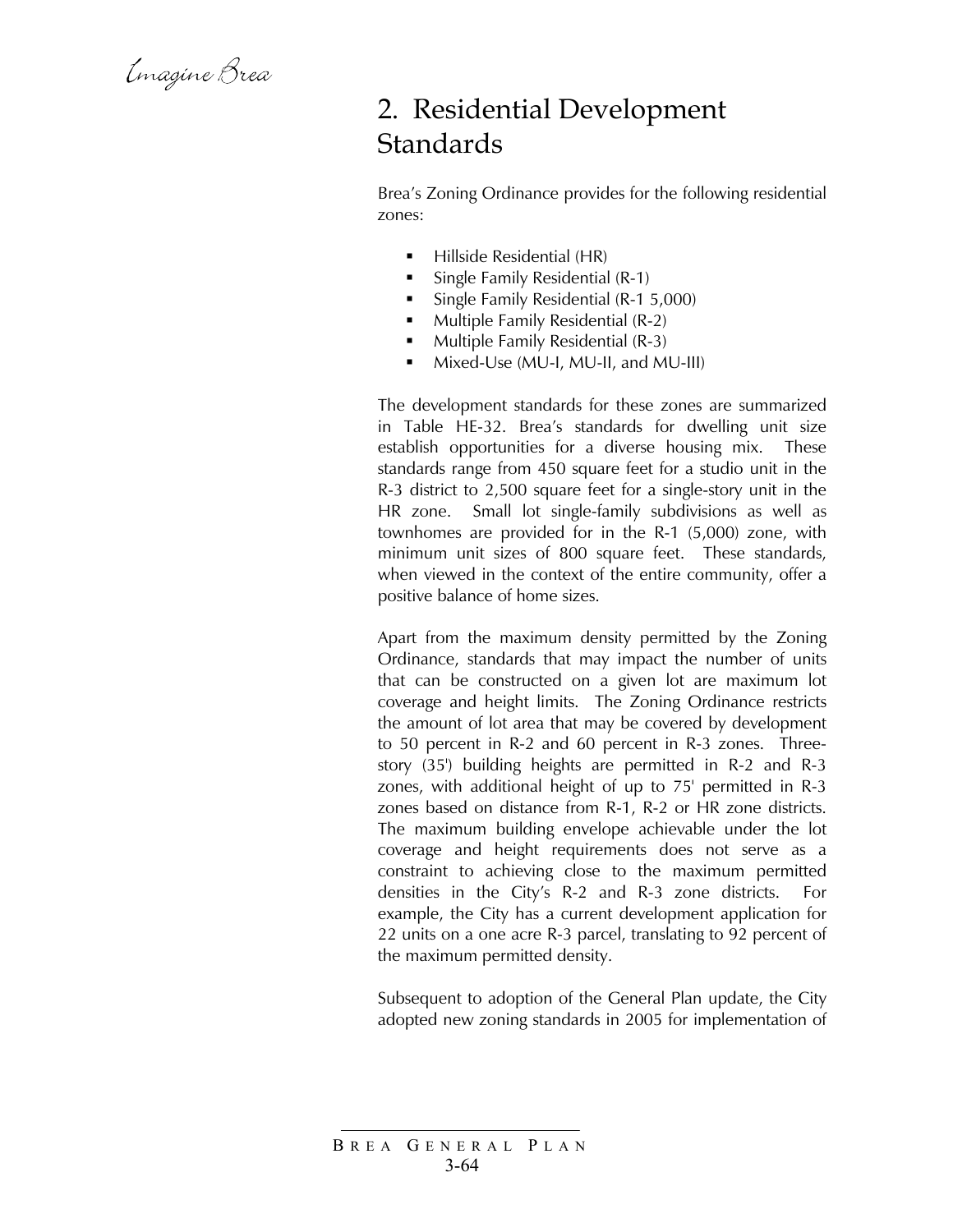the mixed-use land use designations. Brea's three mixed-use zones offer generous development standards as a means of enhancing design flexibility and achieving planning goals such as pedestrian orientation and provision of public open space amenities. Residential uses are permitted both as stand-alone multi-family and vertical mixed-use above ground floor commercial. However, densities at the higher end of the mixed-use density range are only permitted for developments that incorporate a mix of uses. Examples of completed or entitled development projects within the mixed use districts include:

#### Mixed Use III

South Walnut Bungalows: 9 very low income units on .5 acres (18 du/acre) *completed*

South Brea Lofts: 47 live/work townhomes, 10 moderate income, on 2.8 acres (17 du/acre) *completed*

#### Mixed Use II

Olen Pointe Apartments: 260 apartments, 26 moderate income, on 6.5 acres (40 du/acre) *entitled*

In order to encourage the assembly of smaller existing parcels into larger parcels that can be more efficiently developed as a mixed-use project, the City provides for numerous incentives, including parking reductions, increased parcel coverage, reduction in open space requirements, fast-track processing, and City participation in infrastructure.





**South Walnut Bungalows**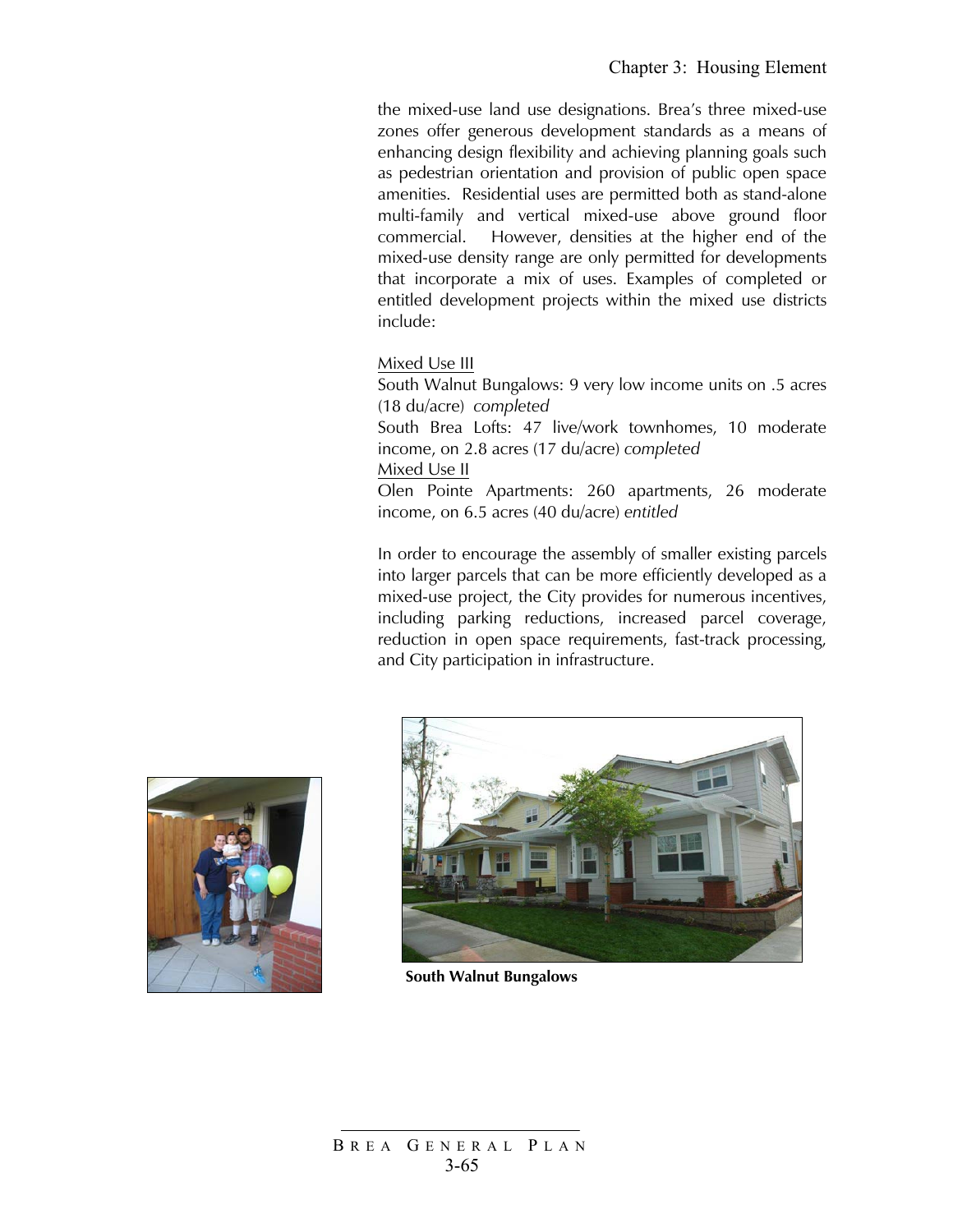Imagine Brea

|  |  | Table HE-32                              |
|--|--|------------------------------------------|
|  |  | <b>Residential Development Standards</b> |
|  |  |                                          |

| <b>Standards</b>                                                                  | <b>HR</b>                                                            | $R-1$                         | $R-1$ (5,000)                            | $R-2$                                       | $R-3$                                                                           | $MU-I$                                                                                   | MU-II                                                                                    | <b>MU-III</b>                                                                           |
|-----------------------------------------------------------------------------------|----------------------------------------------------------------------|-------------------------------|------------------------------------------|---------------------------------------------|---------------------------------------------------------------------------------|------------------------------------------------------------------------------------------|------------------------------------------------------------------------------------------|-----------------------------------------------------------------------------------------|
| Primary<br><b>Housing Type</b>                                                    | Cluster-type and<br>estate-type single<br>family dwellings           | Single<br>family<br>dwellings | Single family<br>dwellings,<br>townhomes | Low-density<br>multiple family<br>dwellings | High-density multiple<br>family dwellings, i.e.<br>apartments &<br>condominiums | Single family dwellings,<br>townhomes, and high-<br>density multiple family<br>dwellings | Single family dwellings,<br>townhomes, and high-<br>density multiple family<br>dwellings | Single family dwellings,<br>townhomes, and low-<br>density multiple family<br>dwellings |
| Density -<br>Maximum<br><b>Dwelling Units</b>                                     | Based on average<br>property slope                                   | 6 units/acre                  | 8.7 units/acre                           | 12.0 units/acre                             | 24.9 units/acre                                                                 | $12.1 - 50$ units/acre                                                                   | $6.1 - 40$ units/acre                                                                    | Mixed-Use<br>$6.1 - 18$ units/acre<br>Standalone Residential 6.1<br>- 14 units/acre     |
| <b>Minimum Lot</b><br>Area $/$<br><b>Project Size</b><br>(for Mixed Use<br>zones) | <b>Bldg Pad-</b><br>$6,000$ sq ft<br>10,000 sq ft<br>for custom lots | 7,200 sq ft                   | $5,000$ sq ft                            | 9,000 sq ft                                 | R-3 - 10,000 sq ft<br>$R-3-1 - 7,000$ sq ft                                     | Mixed-Use<br>7,000 sq ft<br>Standalone Residential<br>$2,500$ sq ft                      | Mixed-Use<br>10,000 sq ft<br>Standalone Residential<br>$2,500$ sq ft                     | Mixed-Use<br>and<br>Standalone Residential<br>7,500 sq ft                               |
| <b>Maximum</b><br><b>Building</b><br>Coverage                                     | None                                                                 | 35%                           | 50%                                      | 50%                                         | 60%                                                                             | None                                                                                     | None                                                                                     | 65%                                                                                     |
| <b>Minimum</b><br><b>Dwelling Unit</b><br><b>Size</b>                             |                                                                      | $1,000$ sq ft                 | $800$ sq ft                              | $800$ sq ft                                 | Bach $-450$ sq ft<br>1 BR - 650 sq ft<br>$2 BR - 800 sqft$                      |                                                                                          |                                                                                          |                                                                                         |
| <b>Maximum</b><br><b>Building</b><br>Height                                       | 35 ft - detached<br>45 ft - attached                                 | 30 ft                         | 35 ft                                    | 35 ft                                       | $35 - 75$ ft                                                                    | 100 ft                                                                                   | 60 ft                                                                                    | 35 ft                                                                                   |

Source: Zoning Ordinance, City of Brea, 2008

\* Greater than 1.0 unit per lot permitted where planned unit techniques are employed.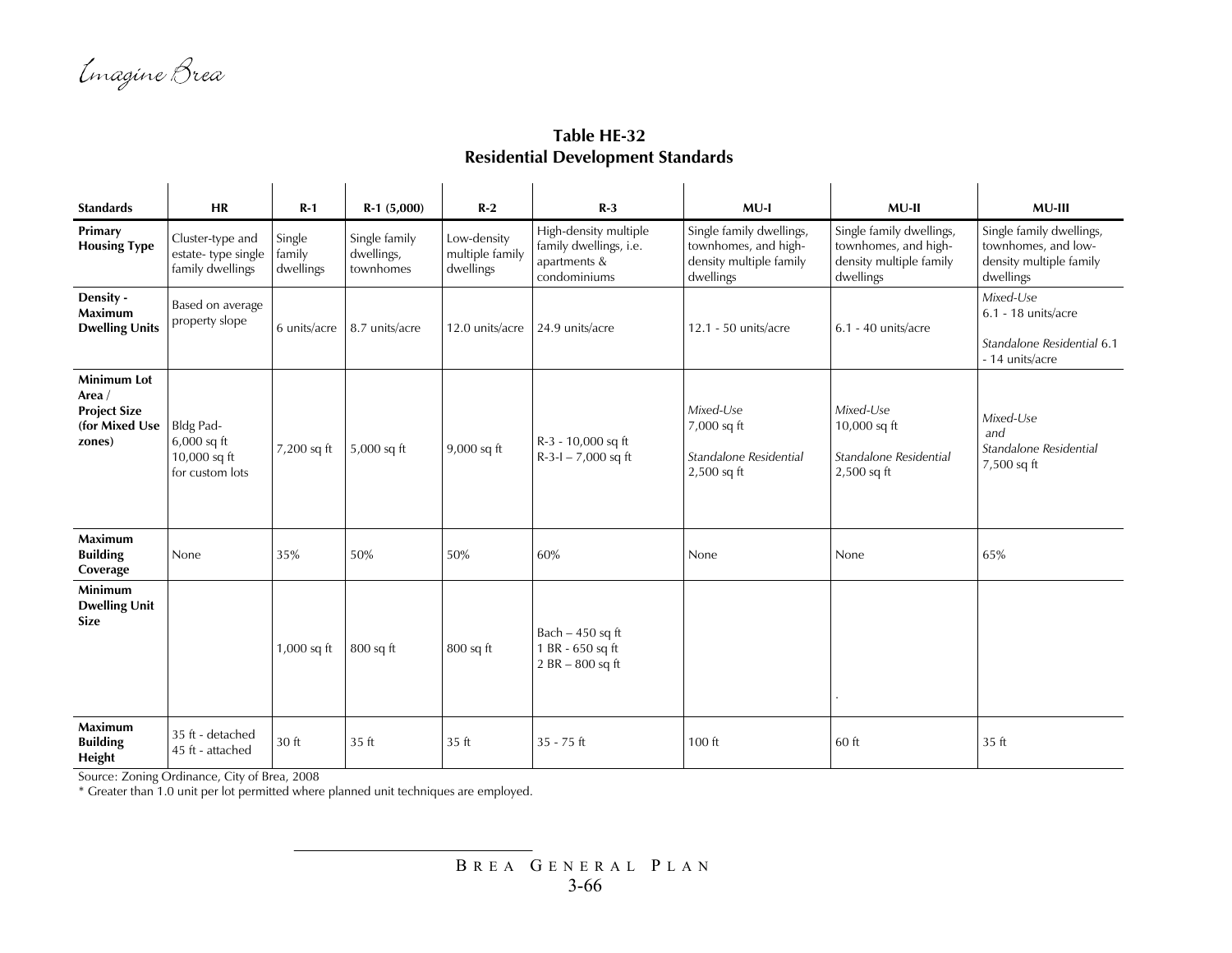The Zoning Ordinance calculates parking requirements by unit type, and on a per bedroom basis for multi-family units, as illustrated in Table HE-33. Carports for multi-family units are permitted, serving to reduce development costs in contrast to the provision of separate garages. In addition, to facilitate the development of affordable housing and to reflect the actual parking demands created by these developments, the City has granted parking reductions for senior housing, loft housing and affordable housing in general.

#### **Table HE-33 Parking Requirements**

| <b>Unit Type</b>                             | <b>Parking Requirement</b>                                                                                                                                                                                                                                                                                                                                                                                                  |
|----------------------------------------------|-----------------------------------------------------------------------------------------------------------------------------------------------------------------------------------------------------------------------------------------------------------------------------------------------------------------------------------------------------------------------------------------------------------------------------|
| Single-family                                | 2 covered spaces for each unit                                                                                                                                                                                                                                                                                                                                                                                              |
| Single-family: attached                      | 2 covered spaces for each unit, plus 0.5 uncovered spaces for each unit                                                                                                                                                                                                                                                                                                                                                     |
| Two or more units on<br>a building site/lot  | Bachelor unit = $1.5$ spaces per unit*<br>1-Bedroom units = $1.75$ spaces per unit*<br>2-Bedroom units = $2$ spaces per unit*<br>3-Bedroom or more dwelling units = 2.5 spaces per unit**<br>* of which 1 space shall be located within a garage or 3-sided carport<br>** of which 2 spaces must be covered for each dwelling unit, plus 0.5 off-street<br>parking spaces must be provided for each bedroom in excess of 3. |
| Five or more units on a<br>building site/lot | In addition to the required number of spaces stated above for multi-family units:<br>0.2 guest parking space shall be provided for each dwelling unit. A maximum of 25<br>percent of the required uncovered spaces may be of compact car size, provided<br>such spaces are clearly and individually marked.                                                                                                                 |

Source: Zoning Ordinance, City of Brea, 2008

In order to specifically facilitate the development of affordable housing, the City utilizes two primary regulatory mechanisms: Development Agreements and the Affordable Housing Ordinance.

Development Agreements The Brea Redevelopment Agency assists in the development of new affordable housing units by entering into Disposition Development Agreements (DDA) or Owner Participation Agreements (OPA) with developers. DDAs or OPAs may provide for the disposition of Agency-owned land at a price which can support the development of units at an affordable housing cost for low- and moderate-income households. These agreements may also provide for development assistance, usually in the form of a density bonus or the payment of specified development fees or other development costs which cannot be supported by the proposed development.

> B REA G ENERAL P LAN 3-67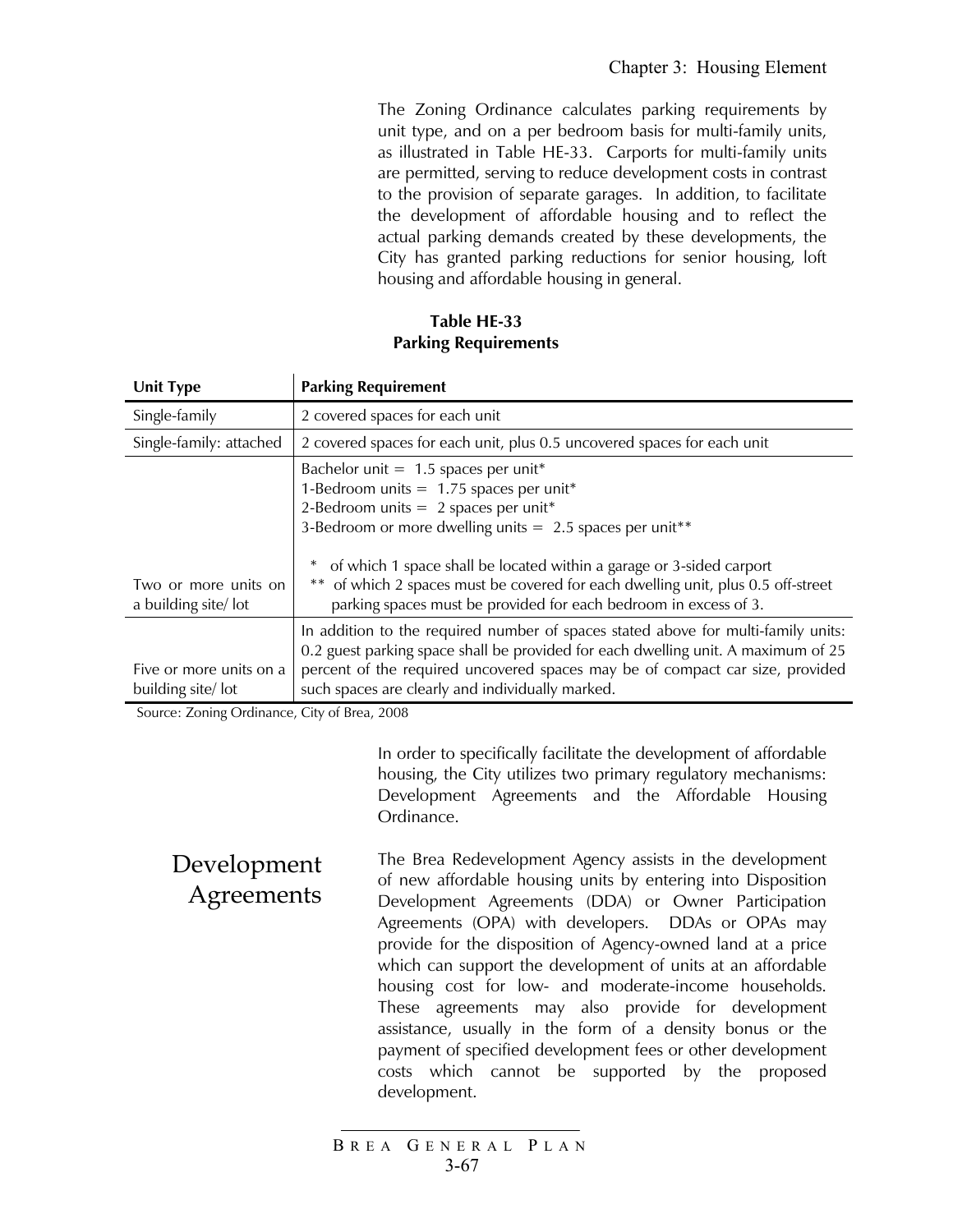Emagine Brea

### Affordable Housing **Ordinance**

The purpose of Brea's Affordable Housing Ordinance is to expand the affordable housing stock in proportion with the overall increase in residential units in the City. Adopted in 1993, the Ordinance requires developers of residential projects with 20 or more units to provide 10 percent of the units for affordable housing, provided that the City determines the development of the affordable units does not place an economic burden on the developers or future homeowners. To determine the economic feasibility of providing the affordable units, the developer is required to submit an Impact Analysis for review by the City. If application of the combination of incentives provided for in the Ordinance does not offset the cost of the required affordable units, then the number of affordable units may be reduced by the City until the project becomes economically feasible.

To offset the costs of developing affordable units, the City offers the following incentives:

- Density bonus<sup>7</sup>;
- Flexible development standards, such as a reduction in unit square footage, on-site requirements, and offsite improvements;
- Deferral of development impact fees;
- Use of Building Code alternatives;
- Assistance in application for public funds, such as rent subsidies, bond financing, community development block grants (CDBG);
- Redevelopment housing set-aside funds; and
- Any other lawful means of offsetting the costs of providing affordable units

All affordable units developed under the Ordinance must remain as units affordable to lower and moderate-income households for forty-five years for ownership units and fiftyfive years for rental units. Since adoption of the ordinance, numerous projects have met the 20-unit threshold which triggers implementation of the Ordinance, including Vintage Canyon, Tamarack Pointe, Olinda Ranch, Berkeley Townhomes, Arbors, Laurel Walk, South Walnut Bungalows and South Brea Lofts. In addition, the City has several projects in the pipeline which will be subject to the Inclusionary Ordinance, including Canyon Crest, La Floresta, and Olen Pointe Apartments. To provide even

<sup>&</sup>lt;sup>7</sup> The State's density bonus program fulfills the requirements of Brea's Affordable Housing Program and may be used in place of Brea's program.



1



**South Brea Lofts** 



**Courtyard of the South Brea Lofts**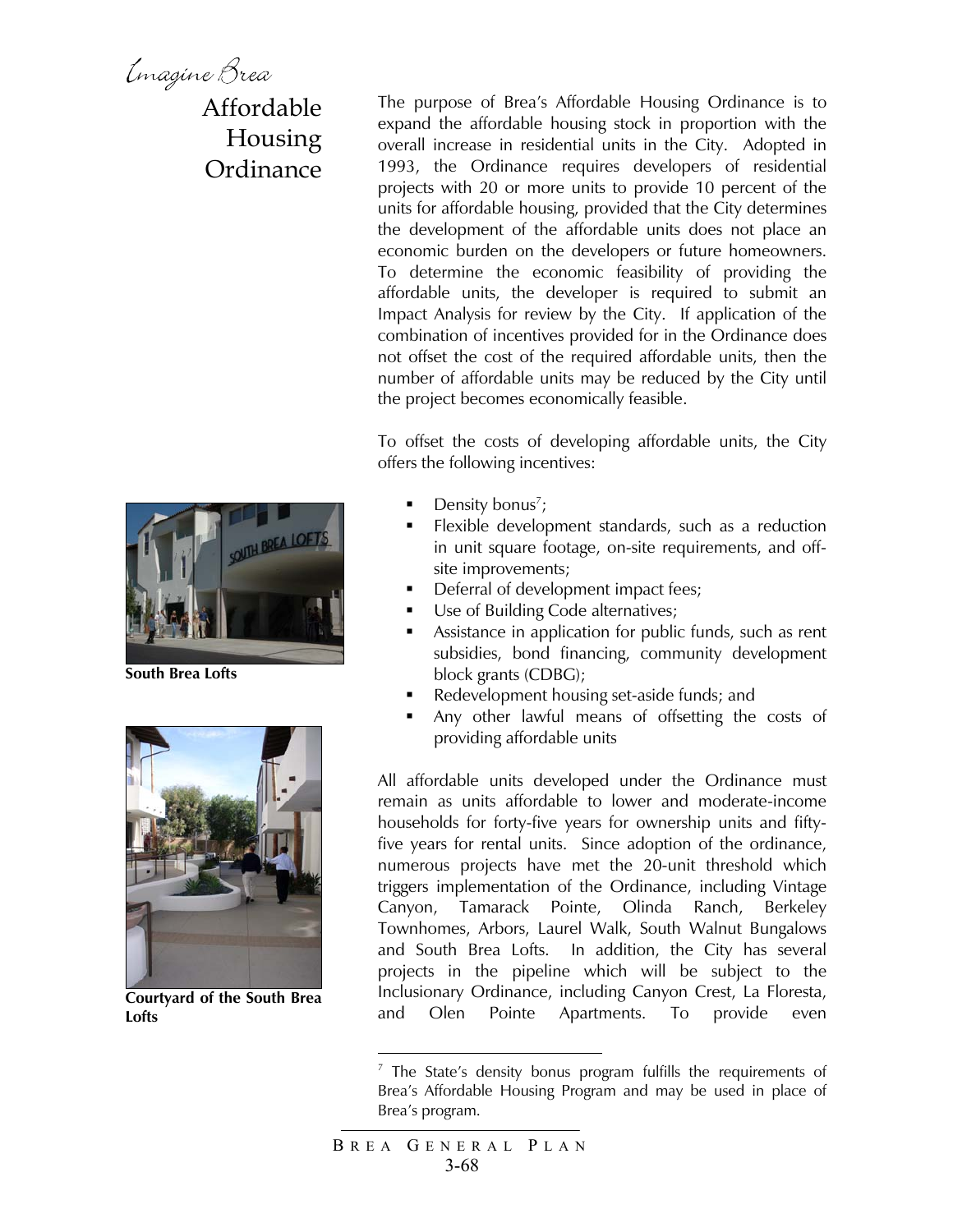greater flexibility in the way the City's affordable housing requirements are fulfilled, the Ordinance allows for payment of an in-lieu fee for ownership housing projects, described below.

*In-Lieu Fees:* The option to allow a project's affordable unit contribution to be provided in whole or in part through payment of an in-lieu fee is determined by the City Council on a case-by-case basis. Factors considered in determining if the in-lieu fee option may be approved include: economic profile of the development, site conditions, number of units, and feasibility of the fees to generate the in-lieu units. Fees collected are deposited in the Affordable Housing Trust Fund to be used exclusively for the development or maintenance of housing affordable to low- and moderate-income households.

The methodology for calculating in-lieu fees is based on an approximation of the cost of providing the required affordable (inclusionary) housing units required by the project. Fees are determined by the following formula:

Median sales price of new home in Brea

- $\overline{a}$ Max affordable sales price (moderate income)
- = In Lieu Fee

The fee per units is calculated by subtracting the current market value for comparable units from the established maximum affordable home price for moderate-income households. The formula included in the Ordinance calls for the City to calculate the fee each time a developer wishes to apply for the in-lieu fee option.

# 3. Provision for a Variety of Housing Types

Housing element law specifies that jurisdictions must identify adequate sites to be made available through appropriate zoning and development standards to encourage the development of various types of housing for all economic segments of the population, including multi-family rental housing, factory-built housing, mobile homes, emergency shelters, and transitional housing. Table HE-34 summarizes housing types permitted in each of the residential zone districts in Brea.

B REA G ENERAL P LAN 3-69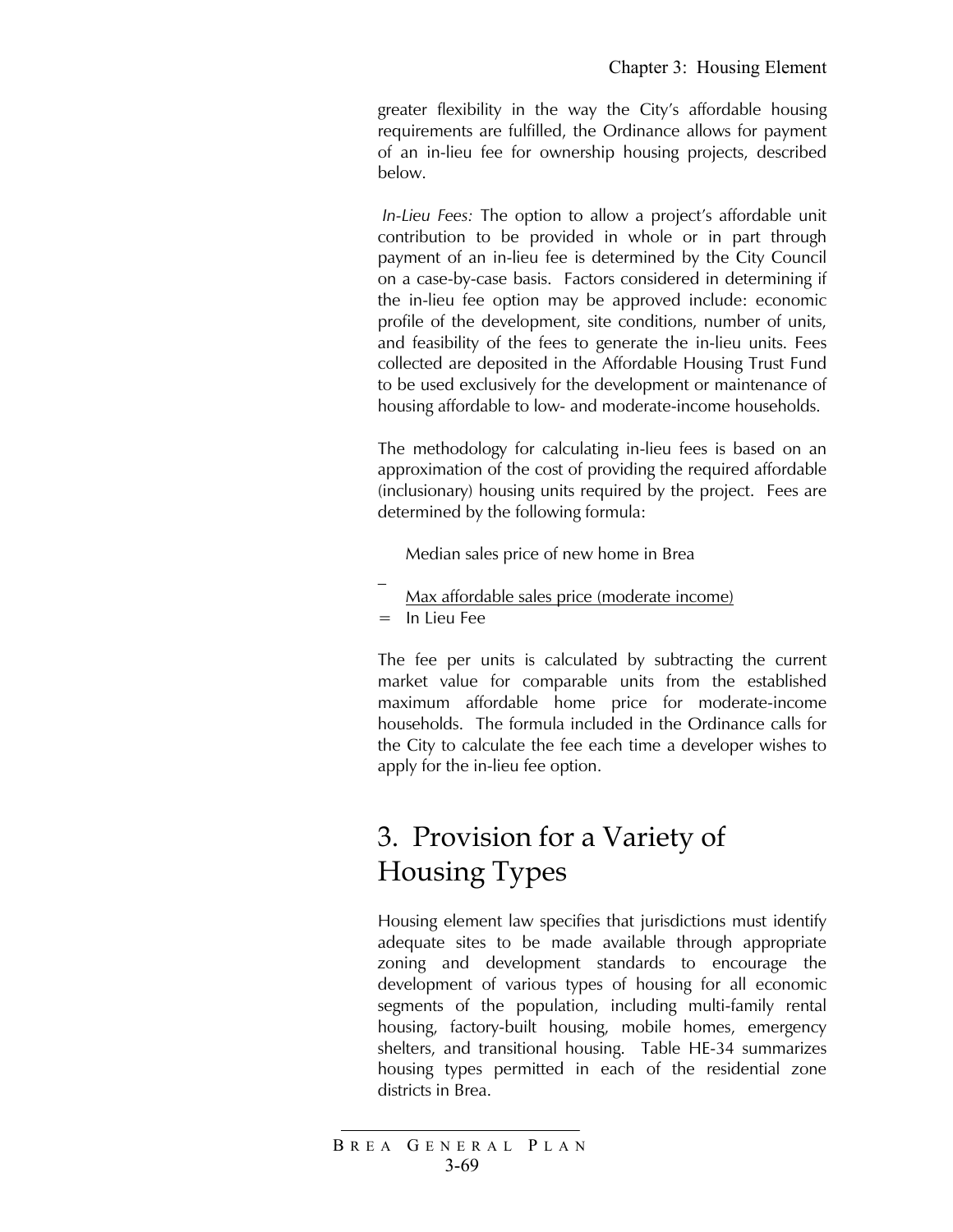Imagine Brea

| <b>Residential</b><br><b>Housing</b><br><b>Type</b> | <b>HR</b>    | $R-1$                   | $R-1$<br>(5,000) | $R-2$        | $R-3$        | <b>MU-I</b>  |              | $MU-II$ $MU-II$ | $C-RC$       | $C-G$        | $C-N$        | $C-P$        | $C-C$        |
|-----------------------------------------------------|--------------|-------------------------|------------------|--------------|--------------|--------------|--------------|-----------------|--------------|--------------|--------------|--------------|--------------|
| Conventional Single                                 |              |                         |                  |              |              |              |              |                 |              |              |              |              |              |
| Family                                              | $\checkmark$ | $\checkmark$            | $\checkmark$     | $\checkmark$ | $\checkmark$ | $\checkmark$ | $\checkmark$ | $\checkmark$    |              |              |              |              |              |
| Cluster Single Family                               |              | $\checkmark$            | $\mathcal{L}$    | $\checkmark$ |              |              |              |                 |              |              |              |              |              |
| <b>Estate Single Family</b>                         | $\checkmark$ |                         |                  |              |              |              |              |                 |              |              |              |              |              |
| <b>Planned Unit</b><br>Development                  |              | $\checkmark$            | $\checkmark$     | $\checkmark$ |              |              |              |                 |              |              |              |              |              |
| Second Units                                        | $\checkmark$ | $\checkmark$            |                  |              |              |              |              |                 |              |              |              |              |              |
| Manufactured Housing                                | $\checkmark$ | $\checkmark$            | $\checkmark$     | $\checkmark$ | $\checkmark$ |              |              |                 |              |              |              |              |              |
| Mobile Home Parks                                   |              |                         |                  | $\mathsf{C}$ | $\mathsf{C}$ |              |              |                 |              |              |              |              |              |
| Multiple Family                                     |              |                         |                  | $\checkmark$ | $\checkmark$ | $C^*$        | $C^*$        | $C^*$           |              |              |              |              |              |
| Townhouses                                          |              |                         | $\checkmark$     | $\checkmark$ | $\checkmark$ | $\checkmark$ | $\checkmark$ | $\checkmark$    |              |              |              |              |              |
| Live/Work Facilities                                |              |                         |                  |              |              | $\checkmark$ | $\checkmark$ | $\checkmark$    |              |              |              |              |              |
| Residential Care Facility:<br>1-6 persons           | $\checkmark$ | $\checkmark$            | $\checkmark$     | $\checkmark$ | $\checkmark$ |              |              |                 |              |              |              |              |              |
| Residential Care Facility:<br>$7+$ persons          |              |                         |                  |              | $\mathsf{C}$ |              |              |                 | $\mathsf{C}$ | $\mathsf{C}$ | $\mathsf{C}$ | $\mathsf{C}$ | $\mathsf{C}$ |
| <b>Transitional Housing</b>                         | $\checkmark$ | $\checkmark$            | $\checkmark$     | $\checkmark$ | $\checkmark$ |              |              |                 | $\mathsf{C}$ | $\mathsf{C}$ | $\mathsf{C}$ | $\mathsf{C}$ | $\mathsf{C}$ |
| <b>Emergency Shelters</b>                           |              | Not currently specified |                  |              |              |              |              |                 |              |              |              |              |              |

**Table HE-34 Housing Types by Residential Zone Category** 

Source: Zoning Ordinance, City of Brea, 2008

 $\checkmark$  = Permitted  $C$  = Conditionally Permitted

\*Multi-family uses permitted by right in a mixed-use configuration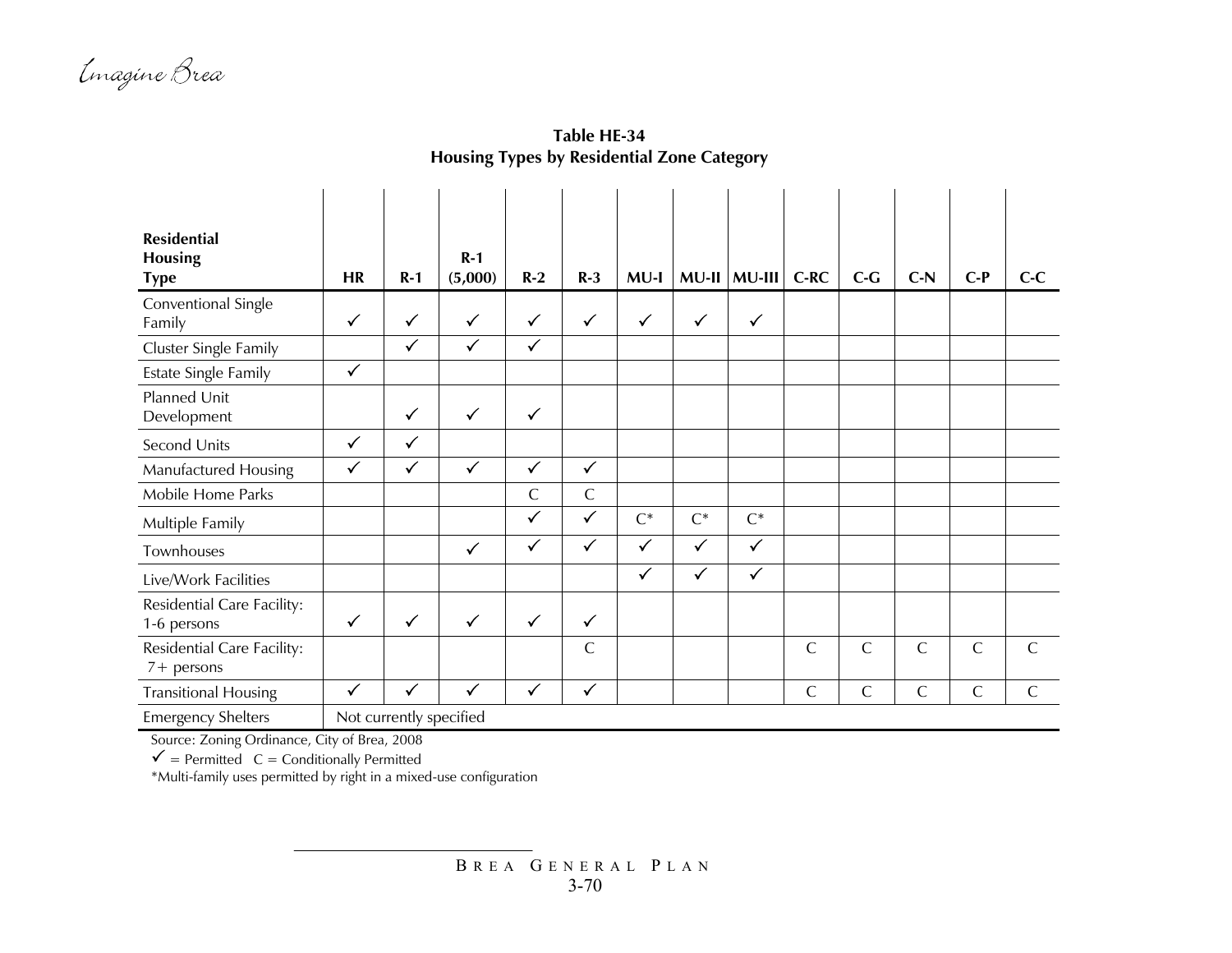Second Units Brea's Zoning Ordinance defines second dwelling units as "an attached or detached dwelling unit which provides complete, independent living facilities for one or more persons and includes permanent provisions for living, sleeping, eating, cooking and sanitation on the same parcel as the existing single-family dwelling unit is located." The City permits second dwelling units by right in the HR and R-1 zones. Zoning provisions allow one second dwelling unit per lot provided that: (1) the lot contains one existing single-family dwelling unit; (2) the occupant of either the existing dwelling unit or the second unit is the owner of both units; (3) the second unit meets the development standards for such a unit in the R-1 Zone; and (4) the second unit does not cause the existing dwelling to conflict with the minimum standards applicable to the single family zone on which it is located. Between 1987-2005, the City processed 25 applications for second units, indicating this is a viable housing type in the community.

> About seven percent of the housing stock in Brea consists of mobile homes, with the following five mobile home parks in the City: Bandera Estates, Crestmont, Hollydale, Lake Park Brea, and Rancho Brea. Mobile home parks are conditionally permitted in the R-2 and R-3 zones. Mobile homes not on a permanent foundation used as residences, other than those located within an authorized mobile home park, are prohibited in all residential zones.

> Pursuant to State law, manufactured housing placed on a permanent foundation is permitted in all residential zones. Such housing is subject to the same development standards and design review criteria as stick-built housing as set forth by the zoning district.

Multi-family housing makes up nearly one-third of Brea's housing stock. The Zoning Ordinance provides for multiple family developments by right in the R-2 and R-3 multiple family residential zones. Stand-alone multi-family residential is also conditionally permitted in the three mixed-use zones, and permitted by right when integrated with a commercial component, either in a vertical or horizontal format. A developer may receive a density bonus from the City to offset its costs of providing affordable housing units.

#### B REA G ENERAL P LAN 3-71

 Mobile Homes/ Manufactured Housing

### Multi-Family Rental Housing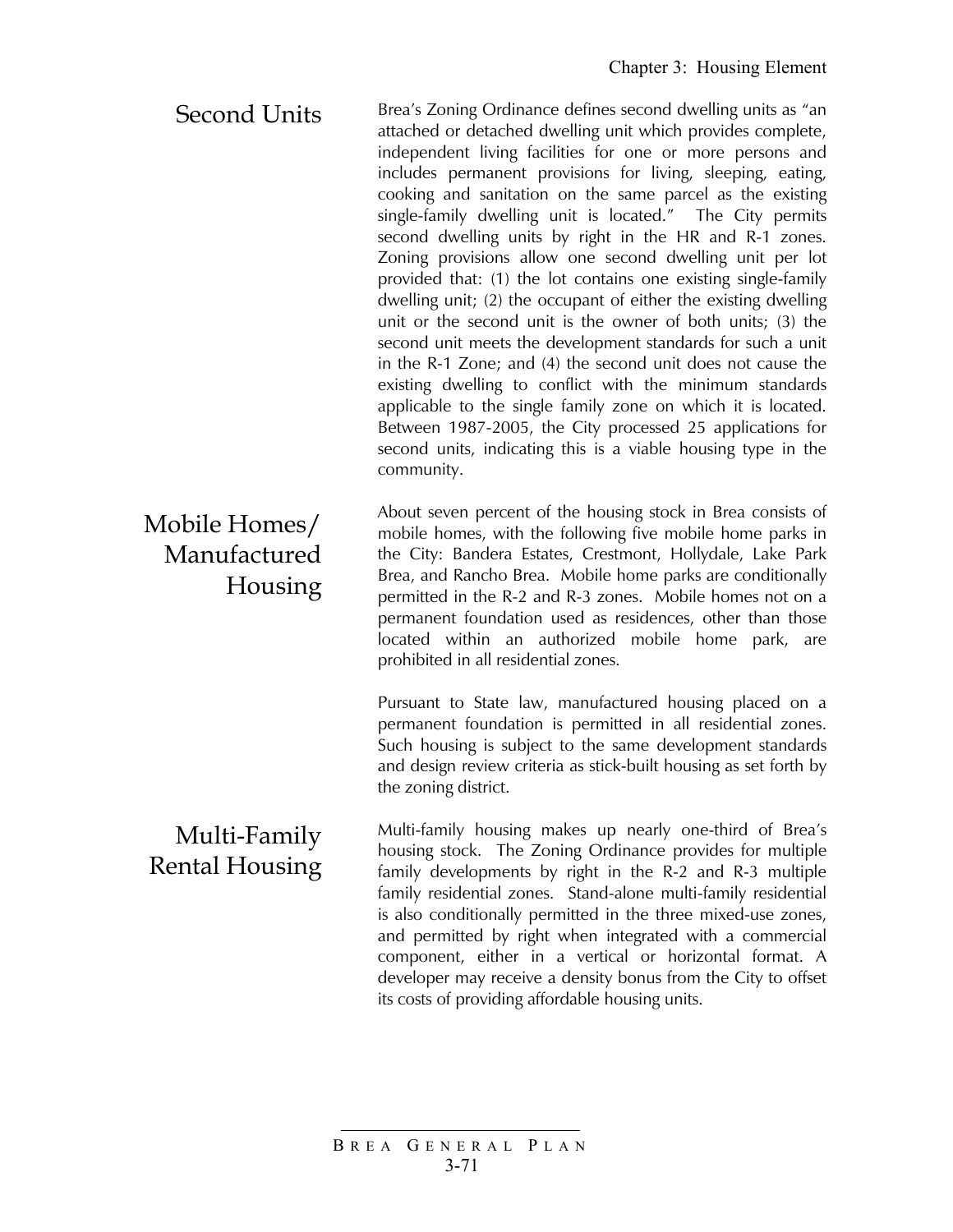Emagine Brea

# Community Care Facilities

The Lanterman Developmental Disabilities Services Act is that part of California law that sets out the rights and responsibilities of persons with developmental disabilities. The Lanterman Act impacts local zoning ordinances by requiring the use of property for the care of six or fewer disabled persons to be classified as a residential use under zoning. More specifically, a State-authorized, certified or licensed family care home, foster home, or a group home serving six or fewer disabled persons or dependent and neglected children on a 24-hour-a-day basis is considered a residential use that is to be permitted in all residential zones. No local agency can impose stricter zoning or building and safety standards on these homes. Due to the unique characteristics of larger (more than six persons) community care facilities, most jurisdictions require a Use Permit to ensure neighborhood compatibility in the siting of these facilities.

The Brea Zoning Code defines Residential Care Facilities as State-licensed facilities where 24 hour a day non-medical care is provided to persons residing on the premises in need of assistance, personal services, supervision and training essential for sustaining the activities of daily living or for the protection of the individual. The Care Facilities category also includes children's homes, orphanages, rehabilitation centers, self-help group homes, and transitional housing. Brea allows residential care facilities (for 6 or fewer persons) by right in the HR, R-1, R-1 5000, R-2 and R-3 zones. Residential care facilities for 7 or more persons are conditionally permitted in the R-3, C-RC, C-G, C-P, C-N, and C-C zones.

Both the federal Fair Housing Act and the California Fair Employment and Housing Act impose an affirmative duty on local governments to make reasonable accommodations (i.e. modifications or exceptions) in their zoning and other land use regulations when such accommodations may be necessary to afford disabled persons an equal opportunity to use and enjoy a dwelling. For example, it may be a reasonable accommodation to allow ramps in the setbacks of properties that have already been developed to accommodate residents with mobility impairments.

The City has conducted a review of zoning and building code requirements, and has not identified any barriers to the provision of accessible housing. Brea accommodates most accessibility modifications through issuance of a simple building permit. However, the City has not yet developed

Accessibility Accommodations/ Universal Design

B REA G ENERAL P LAN 3-72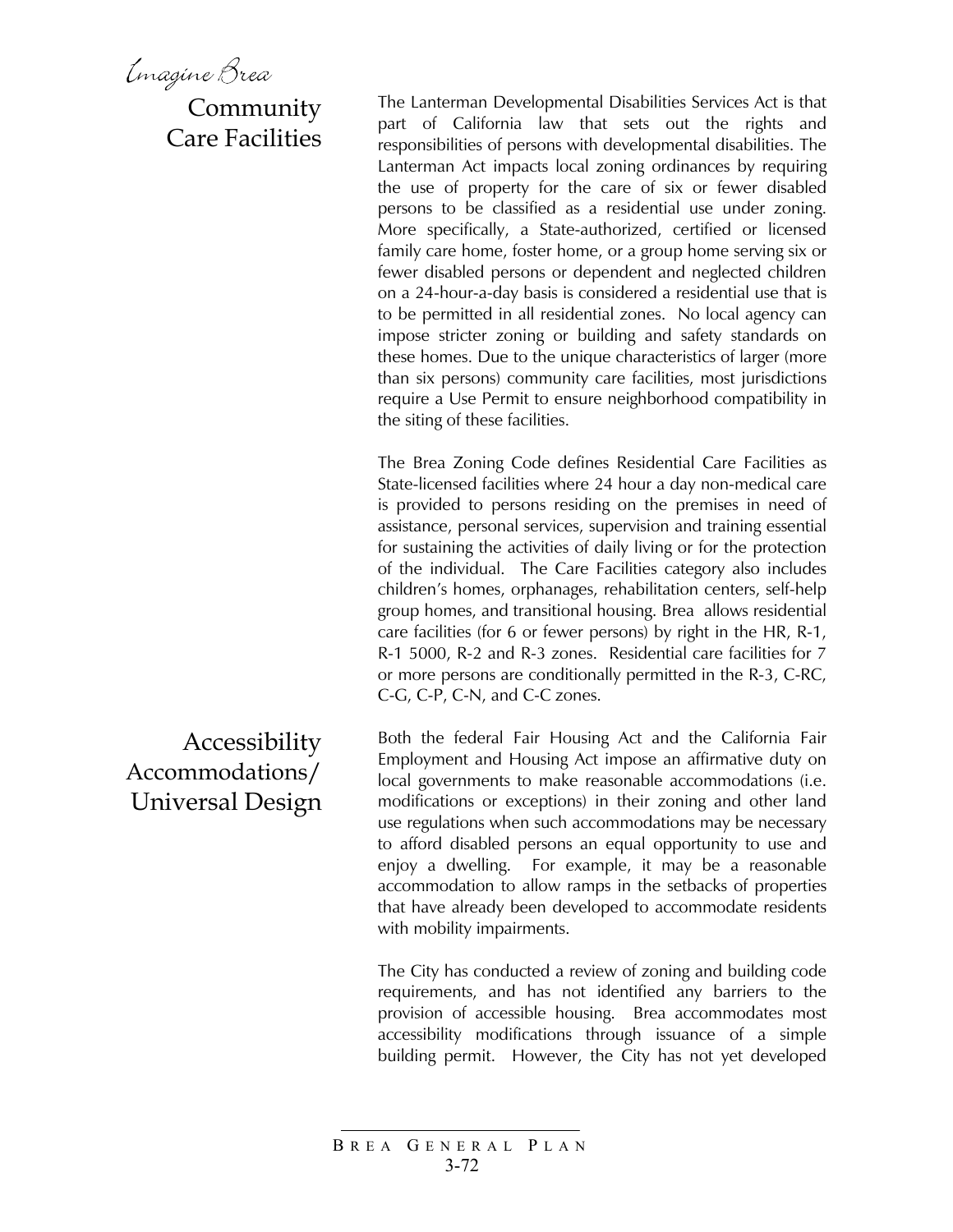specific procedures for requesting a reasonable accommodation for accessibility modifications, and will include this as a program in the updated Housing Element.

Handicapped ramps or guardrails (up to 30" in height) are permitted to intrude into the standard setbacks required under zoning to allow first floor access for physically disabled residents. The Development Services Director maintains the authority, without a public hearing, to grant setback and other minor modifications to the Zoning Code. The City also makes available housing rehabilitation funds to income qualified households for accessibility improvements.

Brea's universal design program accommodates a wide range of physical abilities including children, aging populations, and persons with disabilities by providing features in residential construction that enhance accessibility. Examples of universal design features include:

- Entrances without steps that make it easier for persons of all ages to enter the home
- Wider doors that enhance interior circulation and accommodate strollers and wheelchairs
- Stepless showers with built-in seats

In 2001, the Brea City Council supported a process that requests all residential homebuilders to address universal design principles when submitting proposed developments in the City. The City has developed a brochure entitled *Universal Design Principles and Modifications for Residential Home Builders in Brea.* Development Services staff provide this brochure to all residential developers proposing to build in Brea and request that plans incorporate universal design features to allow homeowners to gracefully age in place.

Transitional housing is temporary housing (generally six months to two years) for a homeless individual or family transitioning to permanent housing. This housing can take several forms, including group housing or multi-family units, and often includes a supportive services component to allow individuals to gain necessary life skills in support of independent living. The Brea Zoning Code accommodates transitional housing within several zoning districts depending on the project's physical structure: 1) transitional housing is included within the City's Residential Care Facilities designation, and depending on the number of occupants, is permitted/conditionally permitted in most residential and commercial districts; and 2) "multi-family residential" is

B REA G ENERAL P LAN 3-73

Transitional Housing and Emergency **Shelters**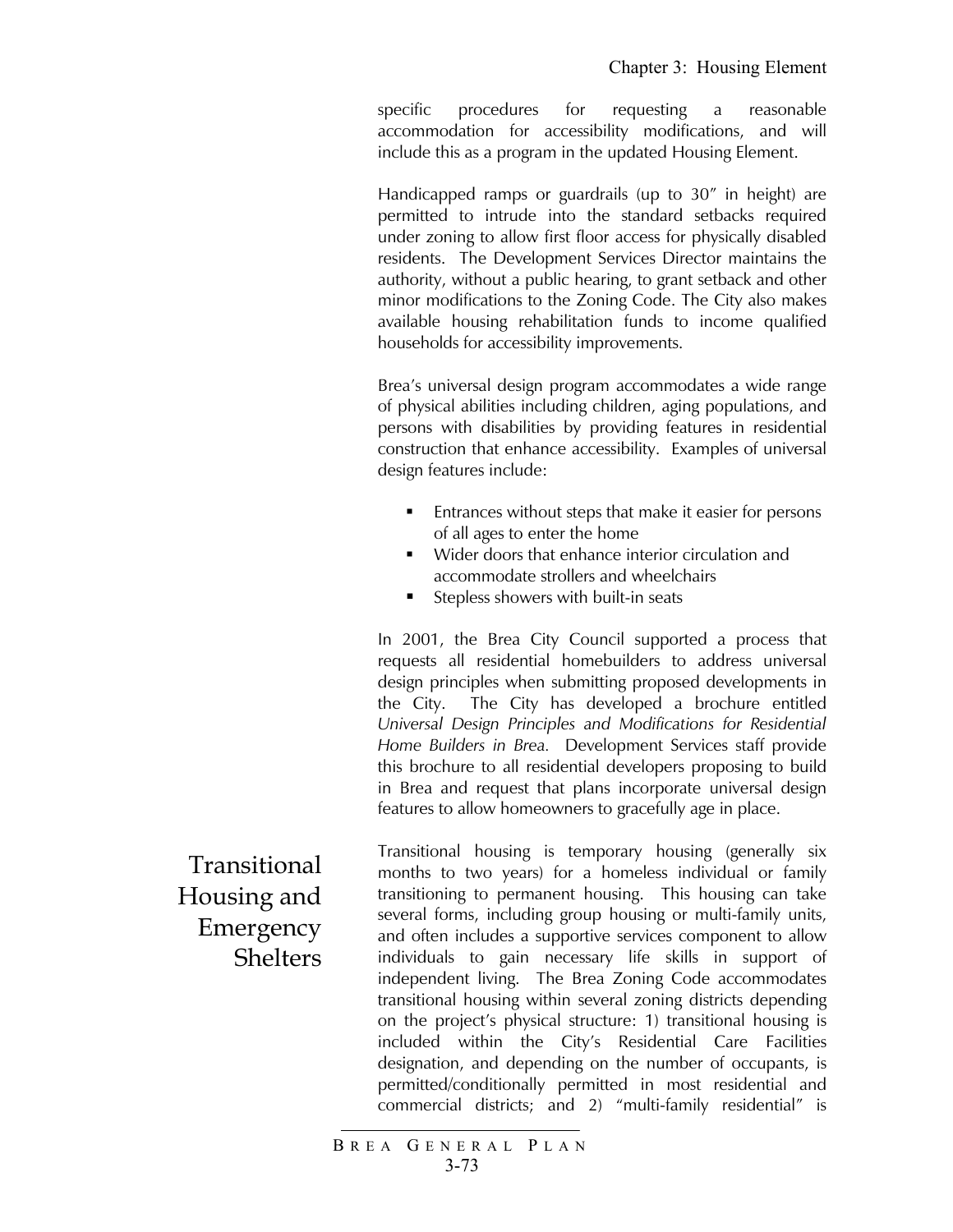Emagine Brea

permitted/conditionally permitted in all residential and mixed use zone districts. The Sheepfold Christian organization operates a transitional housing facility for battered and homeless women and children in Brea, housing six families.

Supportive housing is generally defined as permanent, affordable housing with on-site services that help residents transition into stable, more productive lives. Services may include childcare, after-school tutoring, career counseling, etc. Most transitional housing includes a supportive services component. The City of Brea regulates supportive housing as a residential use, provided supportive services are ancillary to the primary use.

Brea's Zoning Code defines emergency shelters as facilities that provide immediate and short-term housing and supplemental services to homeless persons or families. Supplemental services may include counseling, food, and access to social programs. While the City's Zoning Code provides a definition of emergency shelters, it does not explicitly identify shelters as a permitted/conditionally permitted use within any zoning district, leaving the Code open to interpretation.

Pursuant to recent changes in State law (SB 2), the City has included a program within the Housing Element to modify its Zoning Code to allow emergency shelters by right within the M-1, Light Industrial zone, subject to objective development standards designed to enhance the compatibility of shelters with surrounding uses. City staff has conducted a land use analysis of the M-1 zone, and has concluded it provides sufficient capacity for development of an emergency shelter. The following areas within the M-1 district have been identified as potentially suitable for shelter use: approximately ten vacant acres near Imperial Highway on the east side of town located near bus stops on Imperial; approximately five vacant acres near Lambert Road in central Brea close to medical facilities and bus transit on Lambert; and potential reuse of existing buildings within light industrial areas in both these locations.

#### **Single Room Occupancy Hotels (SROs)**

Brea classifies Single Room Occupancy (SRO) uses the same as hotels and motels. SROs typically have individual bathrooms for each unit, and thus similar to hotels, are permitted/conditionally permitted in commercial and mixed use districts.

B REA G ENERAL P LAN 3-74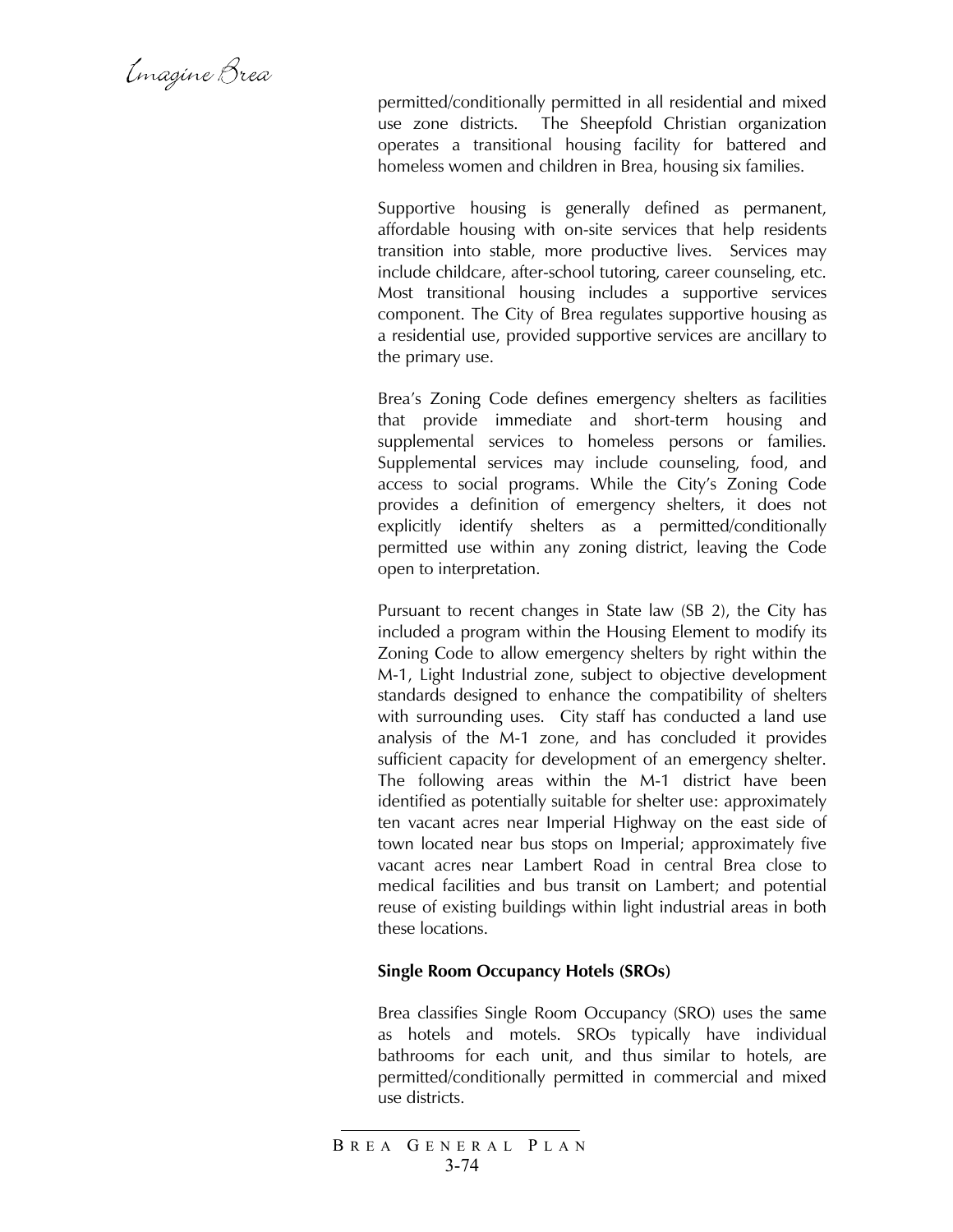### 3. Site Improvements

Developers of single-family residential tracts in the City are required to install arterial and local streets: curbs, gutters, sidewalks; water lines: sewer; street lighting: and trees in the public right-of-way within and adjacent to a tract. These facilities are in most cases dedicated to the City or other agencies that are responsible for maintenance. Without the site improvement requirement there are no other means of providing necessary infrastructure to the City's land parcels. Requirements for site improvements are at a level necessary to meet the City's costs.

The cost of these required off-site improvements vary depending on the nature of development (i.e., hillside or flatland development). Brea imposes impact fees for traffic, fire, water, and dispatch services as a means of recovering some of the costs of installing off-site improvements including upgrading the circulation system and other urban service systems to serve increased density.

The Circulation Element of the Brea General Plan establishes the City's street width standards. The City's street standards are consistent with those of Orange County, and include the following for residential streets:

- Collector Roadways (2 lane) 40 foot curb-to-curb width, with five foot wide sidewalks.
- Secondary Arterials (4 lane) 64 foot curb-to-curb width, with eight foot sidewalks

The City allows deviation from these standards in certain cases due to physical constraints or where preservation of community character dictates special treatment.

The City has in place an Art in Public Places program. This program requires developers of commercial, industrial and residential projects of five or more units with a minimum established building valuation to select, purchase and install a permanent outdoor sculpture accessible by the general public. For custom home developments, the art requirement is based on an estimate of the homes' market value.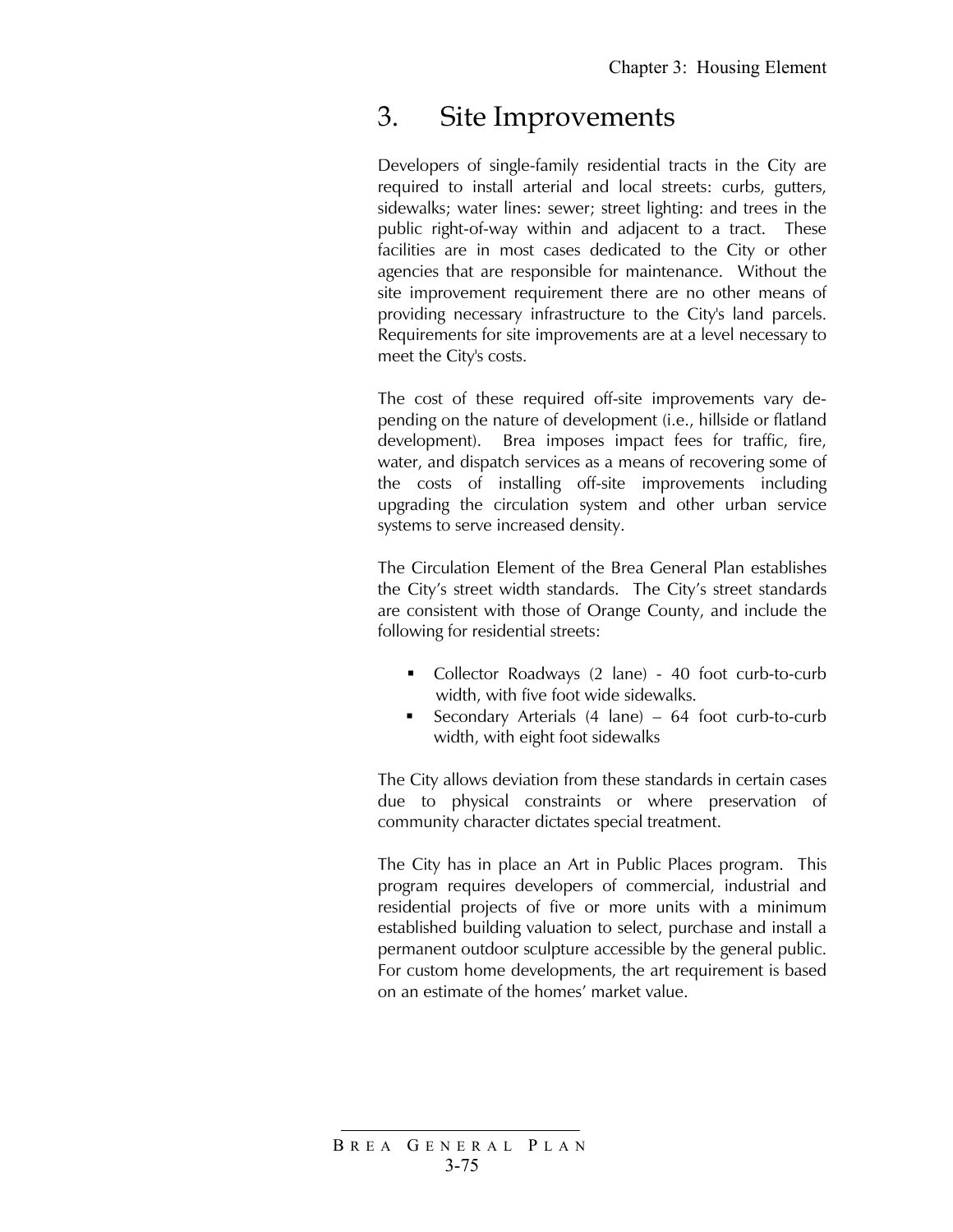Emagine Brea

### 4. Development and Planning Fees

The Development Services Department collects various fees from developers to cover the costs of processing permits and providing necessary services and infrastructure. As of this writing, fees for staff time spent on a project are based on three levels of hourly rate service: \$126 per hour for "Management Staff," \$94 per hour for "Technical Staff," and \$82 per hour for "Inspection Staff." Typically, most work is performed by technical and inspection staff. The Department requests a deposit at the time it begins to process a project based on an estimate of how much time will be spent. If the project ends up requiring more time, an invoice is processed for additional funds. If the project is completed before the entire deposit is used, a refund is processed. The City adopted the fee deposits as a measure to save costs for smaller and less complicated developments, in contrast to an average fee being applied to all projects. Table HE-35 is a list of deposit amounts charged by the City. Not all projects are processed using the hourly rate formula. For inspection of small projects, flat fees are charged.

| <b>Fee Type</b>                          | <b>Fees</b>                                             |
|------------------------------------------|---------------------------------------------------------|
| <b>Appeal Processing</b>                 | Residents: \$50 flat fee<br>Developers: \$1,000 deposit |
| Certificate of Occupancy                 | \$60 fee                                                |
| Conditional Use Permit                   | \$2,000 deposit                                         |
| Development Agreement                    | \$5,000 deposit                                         |
| Environmental Clearance by<br>Consultant | Varies With Project                                     |
| General Plan Amendment                   | \$2,000 deposit                                         |
| Plan Review                              | \$2,000 deposit                                         |
| Precise Development                      | \$2,000 deposit                                         |
| Subdivision Map                          | \$2,000 deposit                                         |
| Zone Change                              | \$2,000 deposit                                         |
| Zone Variance                            | \$2,000 deposit                                         |
| Zoning Code Amendment                    | \$2,000 deposit                                         |

#### **Table HE-35 Development Deposits**

Source: Development Services Department, City of Brea, 2008

New residential development projects in Brea are subject to various impact fees, which include Traffic Impact Fees, Water Impact Fees, Fire Impact Fees, and Dispatch Impact Fees. Established in 1995, these fees apply to new developments in the City and annexed portions of its Sphere of Influence.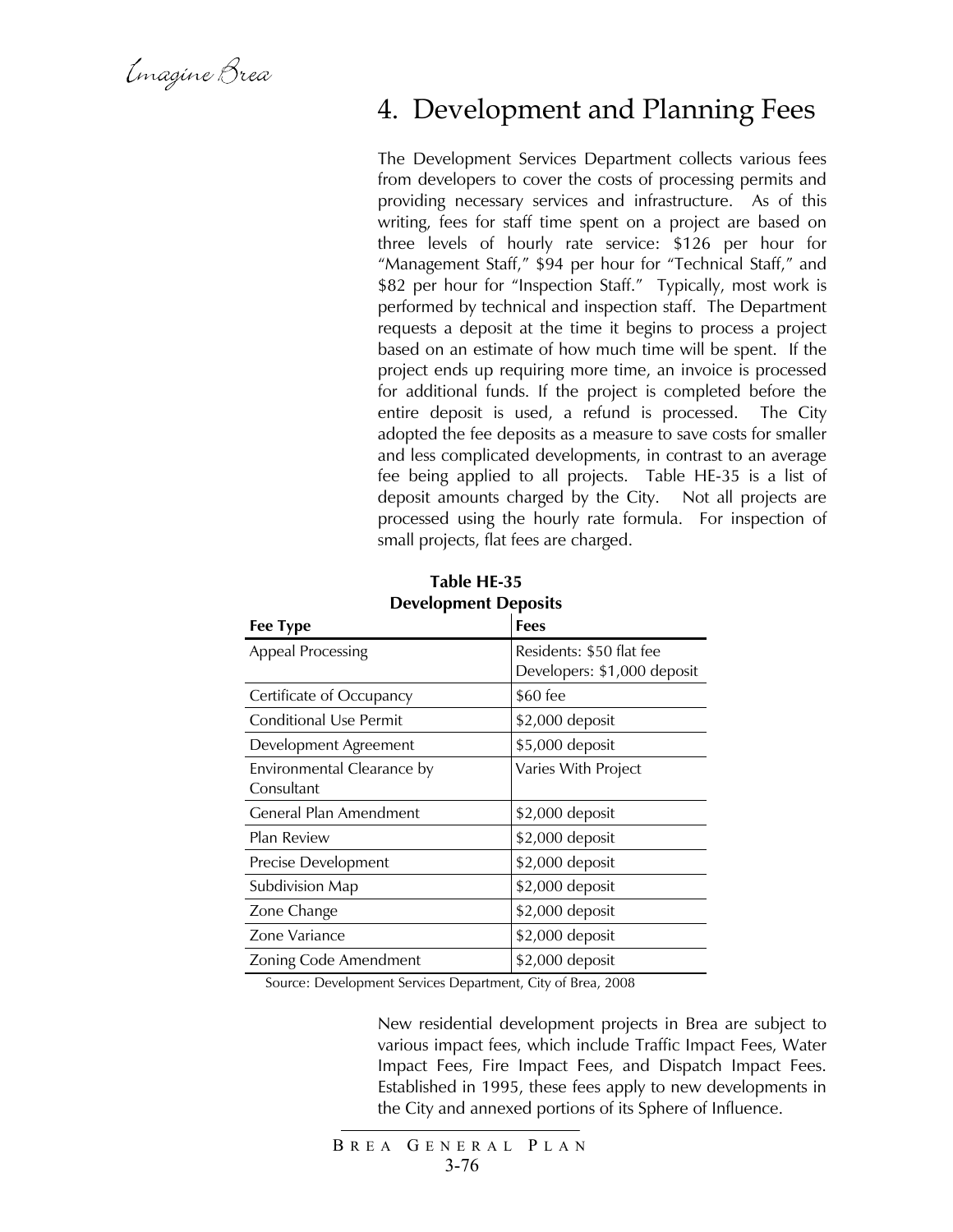Traffic Impact Fees "Traffic Impact Fees" are required, in part, by Orange County's Measure M, a transportation initiative passed in 1990. These are fair-share based fees designed to offset traffic impacts caused by new developments. In some cases, a developer may be required to make certain traffic improvements in addition to, or in-lieu of paying traffic impact fees. However, the total cost of traffic improvements and/or fees will not exceed the development's fair-share toward mitigating its own impacts. The required fees must be paid prior to the issuance of any building permits. Table HE-36 is a schedule of the traffic impact fee.

#### **Table HE-36 Traffic Impact Fee Schedule by Residential Land Uses**

| Land Use<br>Category              | Unit of<br><b>Development</b> | City west of<br>Orange<br>Freeway | City east of<br>Orange<br>Freeway | Western<br>Sphere of<br><b>Influence</b> | <b>Eastern</b><br>Sphere of<br><b>Influence</b> |
|-----------------------------------|-------------------------------|-----------------------------------|-----------------------------------|------------------------------------------|-------------------------------------------------|
| Low Density Residential           | Per Unit                      | \$693                             | \$2,683                           | \$1,841                                  | \$5,693                                         |
| <b>Medium Density Residential</b> | Per Unit                      | \$561                             | \$2,171                           | \$1,490                                  | \$4,606                                         |
| <b>High Density Residential</b>   | Per Unit                      | \$428                             | \$1,659                           | \$1,138                                  | \$3,519                                         |
| Commercial, Office, Industrial    | Per Square Foot               | \$1.51                            | \$5.86                            | \$4.02                                   | \$12.44                                         |
| All Other Uses                    | Per Trip End                  | \$70                              | \$271                             | \$186                                    | \$575                                           |

Source: Development Services Department, City of Brea, 2008

#### Water Impact Fees

"Water Impact Fees" are assessed to ensure that adequate water infrastructure and facilities are provided to new development projects. In March 2003, the City Council adopted an updated Water Master Plan, which modified the water impact fee schedule originally adopted in 1995. In some cases, a developer may be required to make certain water improvements in addition to, or inlieu of paying water impact fees. However, the total cost of water improvements and/or fees will not exceed the development's fairshare of providing the water infrastructure or facilities. The amount of fees per dwelling unit varies depending upon a project's geographical location and elevation. In some instances, the exact amount of fee will only be able to be determined when the actual elevation or pressure service zone is precisely defined by the proposed development improvement plans. The water impact fee is automatically adjusted annually to account for inflation.

Fire Impact Fees "Fire Impact Fees" are one-time fees established to fund the cost of building a fire station and purchasing new fire engines and equipment required to serve new development. Fire impact fees are determined on a per residential dwelling unit basis and range from \$731-\$1,029.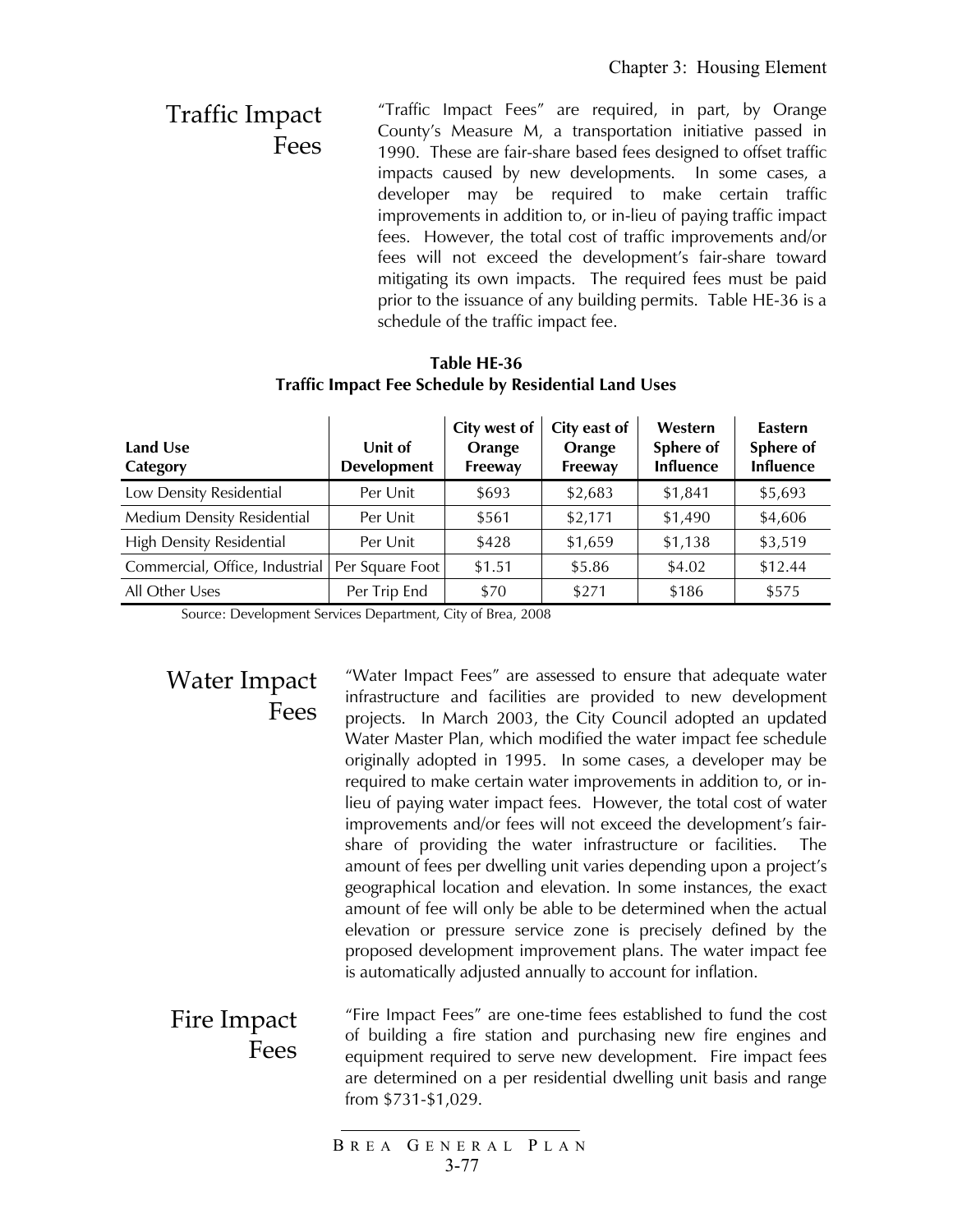# Project Development Fees

Prototypical As a means of assessing the cost that fees contribute to development in Brea, the City has calculated the total fees associated with development of a prototypical single-family and multi-family project, and modeled after two recent projects in the City. The single-family prototype is based on a 54 lot subdivision consisting of 2,100 square feet, four-bedroom units; the multifamily prototype is based on a 9 unit multi-family development consisting of 1,400 square feet, two-bedroom units. As indicated in Table HE-37, development fees for the prototypical singlefamily project run approximately \$35,000 per unit, whereas per unit fees for the multi-family project are around \$20,000. While the City can defer certain fees for affordable projects, the waiver of fees triggers prevailing wage requirements for the entire project (Labor Code Section 1720), substantially increasing the costs of development.

#### **Table HE-37 Summary of Development Fees – Prototypical Projects**

|                                                 | Cost per                  | Cost per                 |
|-------------------------------------------------|---------------------------|--------------------------|
| <b>Fee Type</b>                                 | <b>Single-Family Unit</b> | <b>Multi-Family Unit</b> |
| <b>Development Services Fees</b>                |                           |                          |
| Planning/Building/Engineering Fees*             | \$3,547                   | \$2,723                  |
| School Fees (\$2.63/sq.ft.)                     | \$5,523                   | \$3,627                  |
| Parks/Recreation (fee)                          | \$9,818                   | \$5,611                  |
| Environmental Review - Exemption                |                           | \$470                    |
| Environmental Review - Negative Declaration/EIR | \$6,804                   |                          |
| Other Fees (records management/seismic)         | \$50                      | \$28                     |
| <b>Subtotal Development Services Fees:</b>      | \$25,742                  | \$12,459                 |
|                                                 |                           |                          |
| <b>City/County Infrastructure Fees</b>          |                           |                          |
| Sewer - City                                    | \$120                     | \$100                    |
| Water – City                                    | \$2,306                   | \$2,306                  |
| <b>Sanitation District Fees</b>                 | \$5,377                   | \$3,500                  |
| <b>Subtotal Infrastructure Fees:</b>            | \$7,803                   | \$5,906                  |
|                                                 |                           |                          |
| <b>Impact Fees</b>                              |                           |                          |
| <b>Traffic</b>                                  | \$561                     | \$428                    |
| Water                                           | \$313                     | \$313                    |
| Fire                                            | \$1,029                   | \$1,029                  |
| Dispatch                                        | \$133                     | \$133                    |
| <b>Subtotal Impact Fees:</b>                    | \$2,036                   | \$1,903                  |
|                                                 |                           |                          |
| <b>Total Per Unit Fees</b>                      | \$35,581                  | \$20,268                 |

Source: Development Services Department, City of Brea, 2008

\* Includes fees for Plan Review, Subdivision Review, Building Plan Check and Inspections, Grading Permit, Engineering Inspections, Landscape Plan Check and Inspections, and Fire Plan Check and Inspections.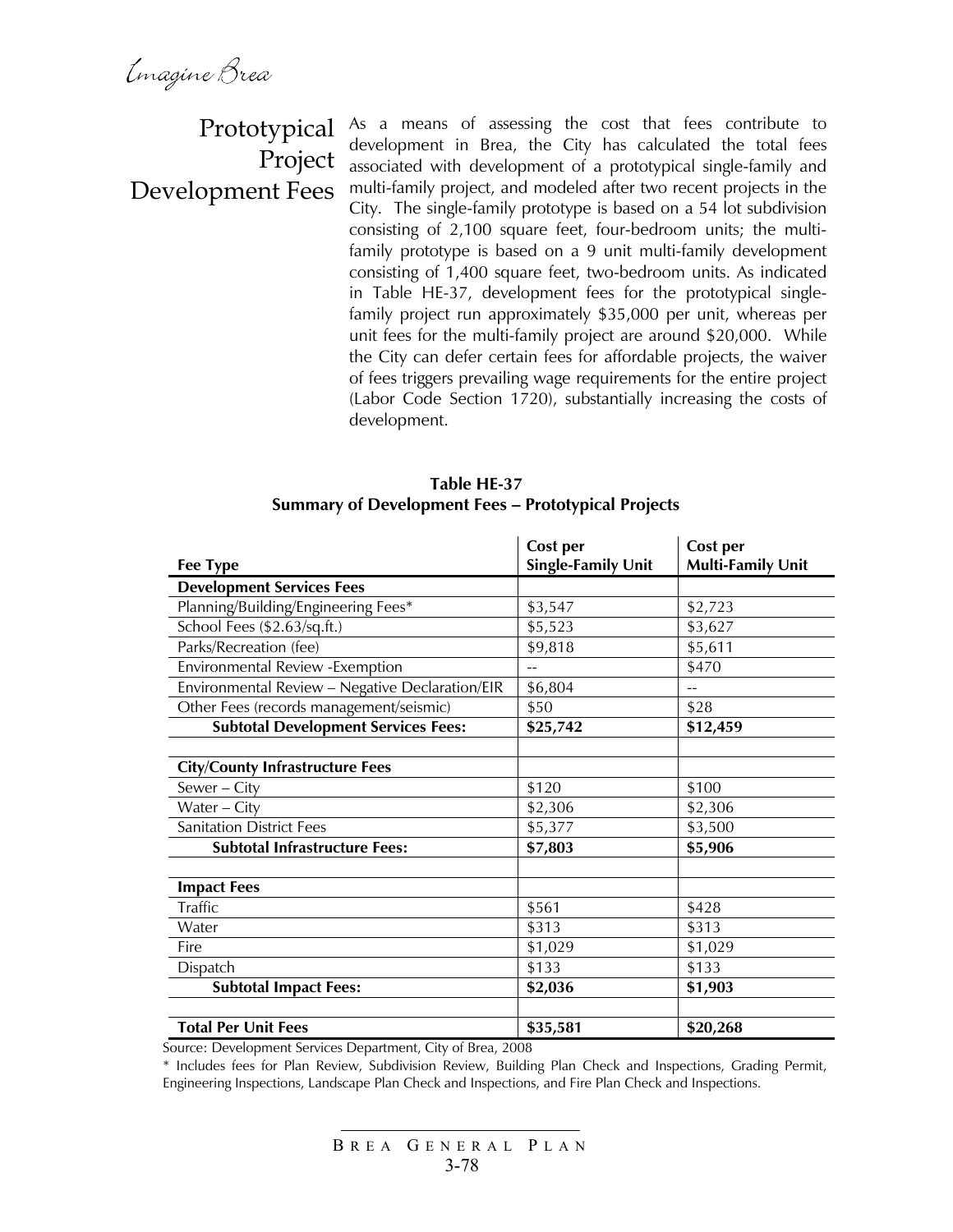## 5. Building Codes and Enforcement

Brea has adopted the 2007 Edition of the California Code of Regulations, Title 24. For the first time, California's Code is based upon the new International Code of Building Officials, which brings California building codes into consistency with the rest of the country. As part of the City's efforts to enhance the safety of building construction in Brea, the City's Building and Safety Manager participated in the Orange County code Uniformity Group sponsored by the International Code Council. This group of 24 Orange County Building Officials coordinated their efforts to develop local amendments to the Code necessary to reflect local conditions.

Brea has adopted local amendments to the California Building Code to protect the public health and safety from hazards indigenous to the City. Amendments include:

- $\triangleright$  Fire sprinklers are required in buildings exceeding 6,000 square feet.
- $\triangleright$  The hillside areas in Brea and its sphere of influence have been identified as a High Fire Hazard Severity Zone/Wildland Urban Interface. These areas are conducive to uncontrollable fires due to topography and native vegetation. Development in these areas is required to comply with the construction requirements of the Very High Fire Hazard Area Requirements Manual, including:
	- Fire sprinklers in all buildings
	- **Ignition resistant construction materials**
	- Class A roofing materials and assemblies
	- 180 foot fuel modification around structures
	- 24 foot two-lane street widths
- $\triangleright$  Proposed development within areas designated as having potential for methane gas generation are required to comply with the requirements of the City's Combustible Soil Mitigation System Installation and Inspection Requirements Manual. Soil sampling and testing is required for sites within 300 feet of historic oil wells, and to the extent oil or tar seeps are identified, the following mitigation is required:
	- Installation of underground collection systems to collect water and oil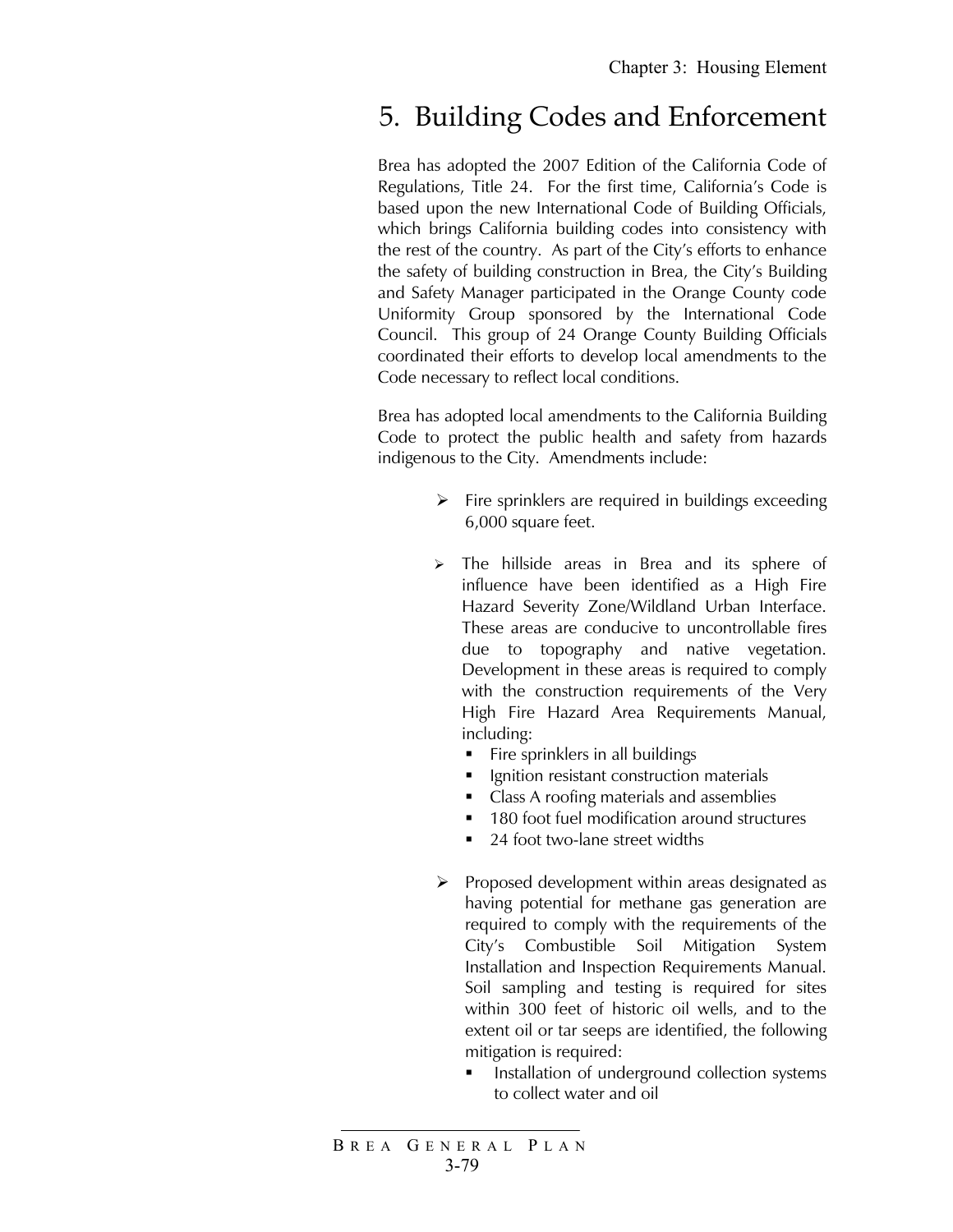Emagine Brea

- Installation of an impermeable membrane or "liquid boot" under residential structures
- Installation of subslab venting systems
- Venting of all wells

As discussed earlier, the 1,600+ acres of Hillside Residential within Brea's sphere of influence are constrained by a variety of environmental factors, including wildland fire hazards and methane gas. As these properties are annexed into the City, development will be subject to Fire and Building Codes necessary to ensure public health and safety. With several major hillside developments completed/underway/or under review - including Olinda Ranch (639 units), Pepper Tree/ Tonner Hills (795 units), and Canyon Crest (165 units) – the City's standards have not served as a constraint to development.

# 6. Local Processing and Permit Procedures

Brea permits single-family development by right in all residential districts, and multi-family development by right in all multi-family districts. Due to potential compatibility issues associated with introducing residential uses within commercial districts, residential uses within Brea's mixed use districts require either Precise Development Review (mixed-use projects with 5+ units), or a Conditional Use Permit (exclusively residential projects).

Development within the Hillside Residential zoning district is required to obtain a hillside development permit. Applications for hillside permits are processed concurrently with any other required development permits, and approved by the same decision-making body.

Brea's development process can be summarized in the following steps, although all steps may not be necessary depending on the nature of a project. The City continues to focus on process improvements through its no cost screen check service, focused staffing on development projects through the cost center system, streamlining of permit processing through automation, and concurrent processing of entitlement and plan check processes. Furthermore, the City has developed a "User-Friendly Handbook to Brea's Development Process" which it publishes on the City's website and provides as a handout to project applicants.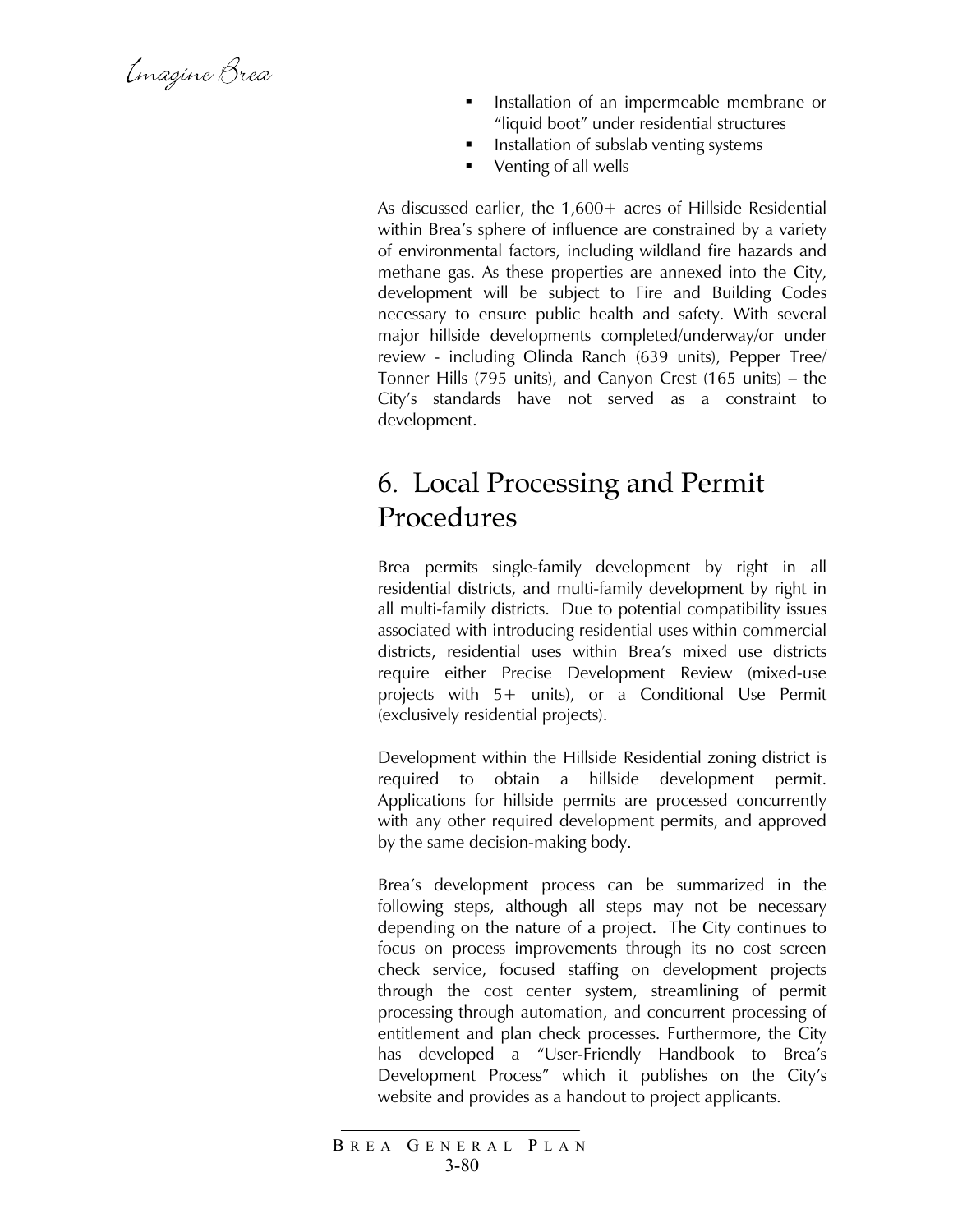- Screen Check The Screen Check process is a free service that allows a developer to meet with staff from various City departments before filing an application that initiates the development process. City staff help developers by assessing proposed projects, discussing concerns, and explaining any special requirements of the projects. Screen Check can potentially save developers time and money by addressing potential concerns at an early stage thereby avoiding delays later.
	- Application Submittal The "Planning (or Application) Submittal" process is when a developer submits an application, a deposit (amount depending on the complexity of the proposed project), and other necessary forms, such as "Environmental Information" or "Hazardous Waste and Substance Site Statement".
- Plan Review The Plan Review process begins after the application plans and required deposit have been submitted. A planner is assigned to serve as the developer's liaison helping to expedite the permit process and coordinating any department reviews required. The developer's application submittal is distributed to the appropriate City departments for review and comment. An initial review of the environmental issues associated with the proposed project [as required by the California Environmental Quality Act (CEQA)] will also be completed at this time. All discretionary projects (those requiring Planning Commission approval) require an Environmental Review. For any project not requiring Planning Commission review, the Director shall provide the applicant a written decision within 30 days of submittal of a complete application.

The Precise Development Review (PD) process is used for review and analysis of mixed-use residential projects with five or more units within the Mixed Use zoning districts. The focus of the review is upon project specific details including site planning, architecture, landscaping, parking configuration, etc., to assess a project's compliance with development standards, compatibility with the neighborhood setting, and overall design quality. The PD Review process culminates with a public hearing before the Planning Commission concurrent with the any other entitlement associated with the project. In addition, applicants have the opportunity to concurrently process construction documents for building code compliance (Plan Check) during the course of PD Review. PD Review from initial submittal through public hearing can be accomplished within 90 days, depending on the level of necessary environmental clearance.

Precise Development Review (Mixed Use Zones)

> B REA G ENERAL P LAN 3-81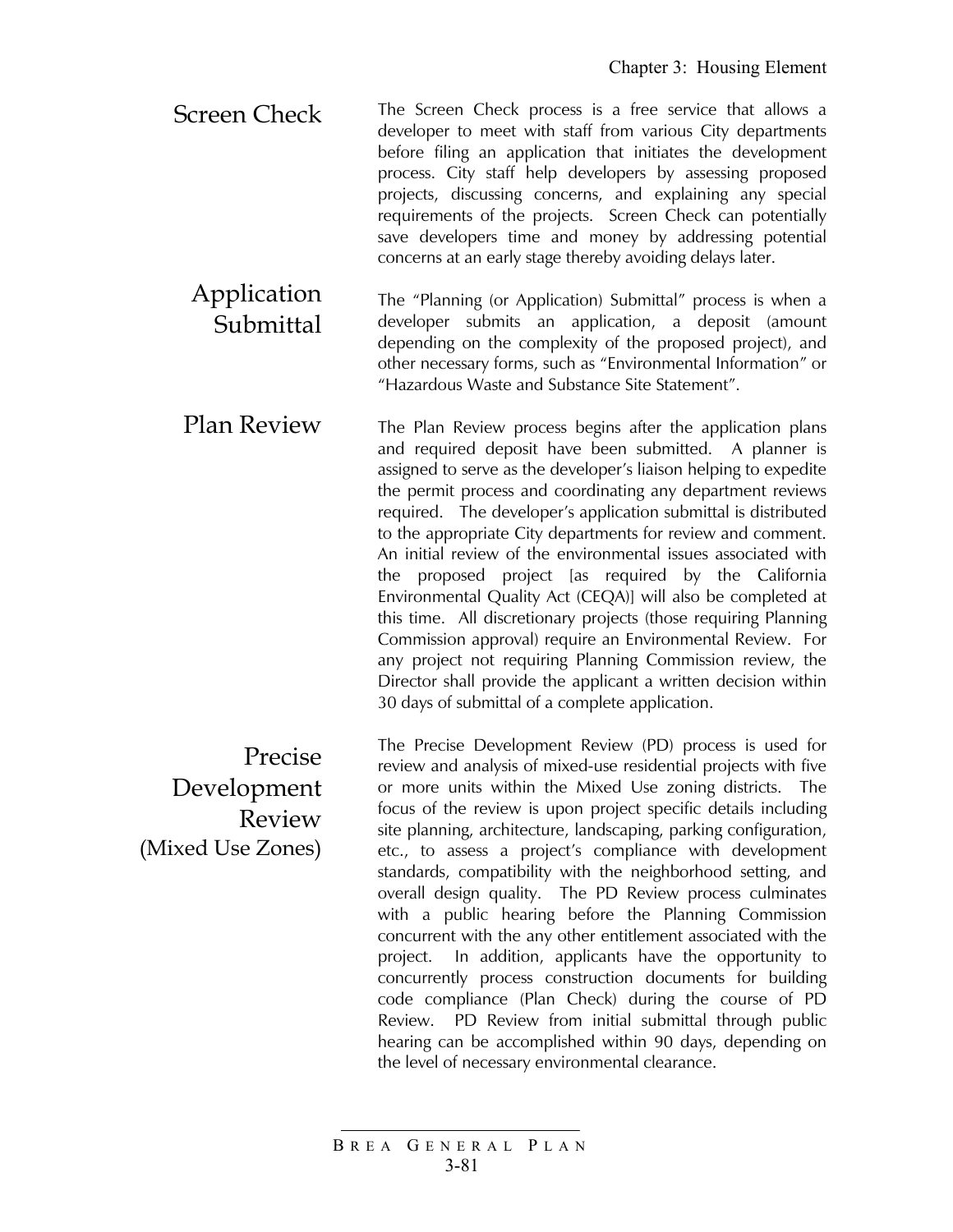Emagine Brea

Conditional Use Permit (Mixed Use Zones)

To ensure compatibility when introducing residential uses within Brea's commercial districts, the City requires a Conditional Use Permit (CUP) for exclusively residential projects within Mixed Use zones. The emphasis of the CUP is to provide any necessary safeguards as conditions of approval to protect the health, safety and general welfare of future occupants of the proposed residential development. Particularly since the majority of Brea's MU-I and MU-III zones front on the City's primary arterial roadways, the CUP process is utilized to address the incompatibilities inherent in placing street-level housing on high volume arterials. Findings required for approval of the CUP include: use is desirable for the development of the community and in harmony with the objectives of the General Plan, and site is of adequate size and shape to accommodate proposed development with all the necessary setbacks, landscaping and other buffers to ensure compatibility; these findings are consistent with the inclusion of housing within the Mixed Use zones.

Similar to the PD process described above, applicants have the opportunity to concurrently process construction documents for Plan Check during processing of the CUP, resulting in minimal, if any, additional processing time. Depending on the necessary environmental clearance, CUP review from initial submission through public hearing can be achieved in 90 days.

Planning Commission Approval If a project is determined to require discretionary action, it is scheduled on the Planning Commission's agenda and public notice is given. Property owners within 500 feet of the proposed project are notified. Hearings are scheduled at least 10 days and not more than 40 days after acceptance of the application. The developer is strongly encouraged to work out potential problems with neighboring residents or business owners before the Commission meeting.

A developer may appeal most Planning Commission actions to the City Council. In some instances, the project may require City Council approval. Still, other projects may never go to either the Commission or the Council. The level of review is dictated by the location and use of a project.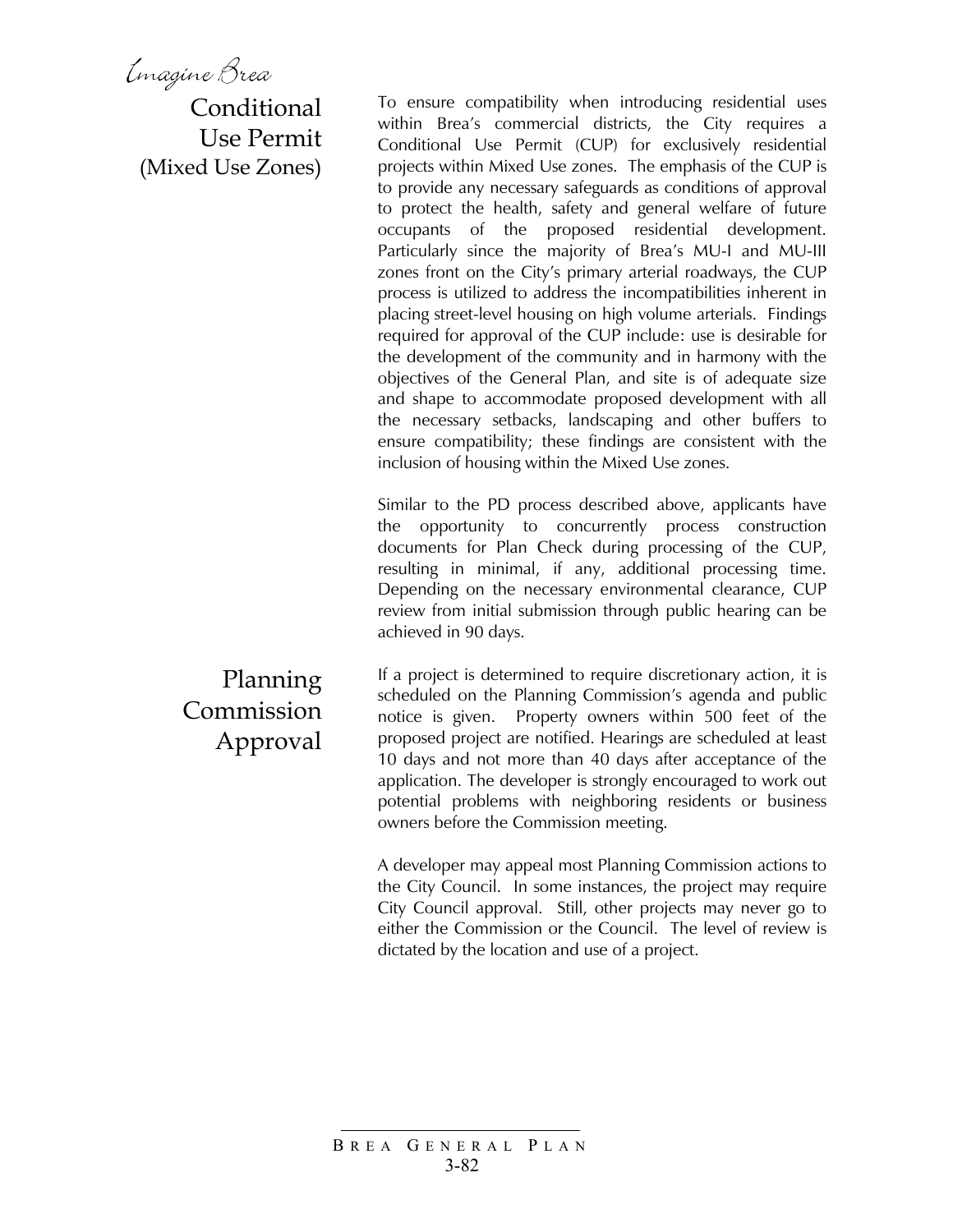| Plan Check | The Plan Check step verifies that all building, fire, mechanical,<br>plumbing, and electrical code requirements are fulfilled in<br>compliance with Brea's Building and Zoning codes. The<br>developer's application is reviewed by the City's Engineering,<br>Planning, Fire, and Building divisions. Any requirements or |
|------------|----------------------------------------------------------------------------------------------------------------------------------------------------------------------------------------------------------------------------------------------------------------------------------------------------------------------------|
|            | problems identified during the Plan Review phase are<br>completed or rectified. Once the application submittal is<br>complete, the City performs the Plan Check. The Plan Check<br>turnaround times are as follows:                                                                                                        |

| Minor repair projects               | 10 days |
|-------------------------------------|---------|
| Tenant improvements, room additions | 15 days |
| Full development projects           | 90 days |

As described previously under PD and CUP requirements in Mixed Use zones, Brea offers concurrent processing of entitlements and construction documents for building code compliance (Plan Check), resulting in minimal additional project processing time for discretionary entitlements.

Building Permit Once Plan Check is completed, the developer will need to submit final plans with any revisions required by the City Council, Planning Commission or City Staff. Final plans must be submitted in order to receive the building permit(s).

> A building permit is required before construction can begin. Throughout construction, regular inspections are required. The final inspection involves all of the appropriate City departments.

> Prior to submitting an application for a building permit, a certificate of compatibility is required for individual singlefamily homes, including manufactured housing and mobile homes. The purpose of the certificate of compatibility is to coordinate land use planning, architecture and aesthetic cohesiveness within Brea's single-family neighborhoods. The Director maintains responsibility for issuing the compatibility certificate as an administrative action. On an annual basis, approximately 3-4 individual homes undergo compatibility review in Brea.

Project Final Once the final inspection on residential construction is completed, the developer secures a project final from all City Departments.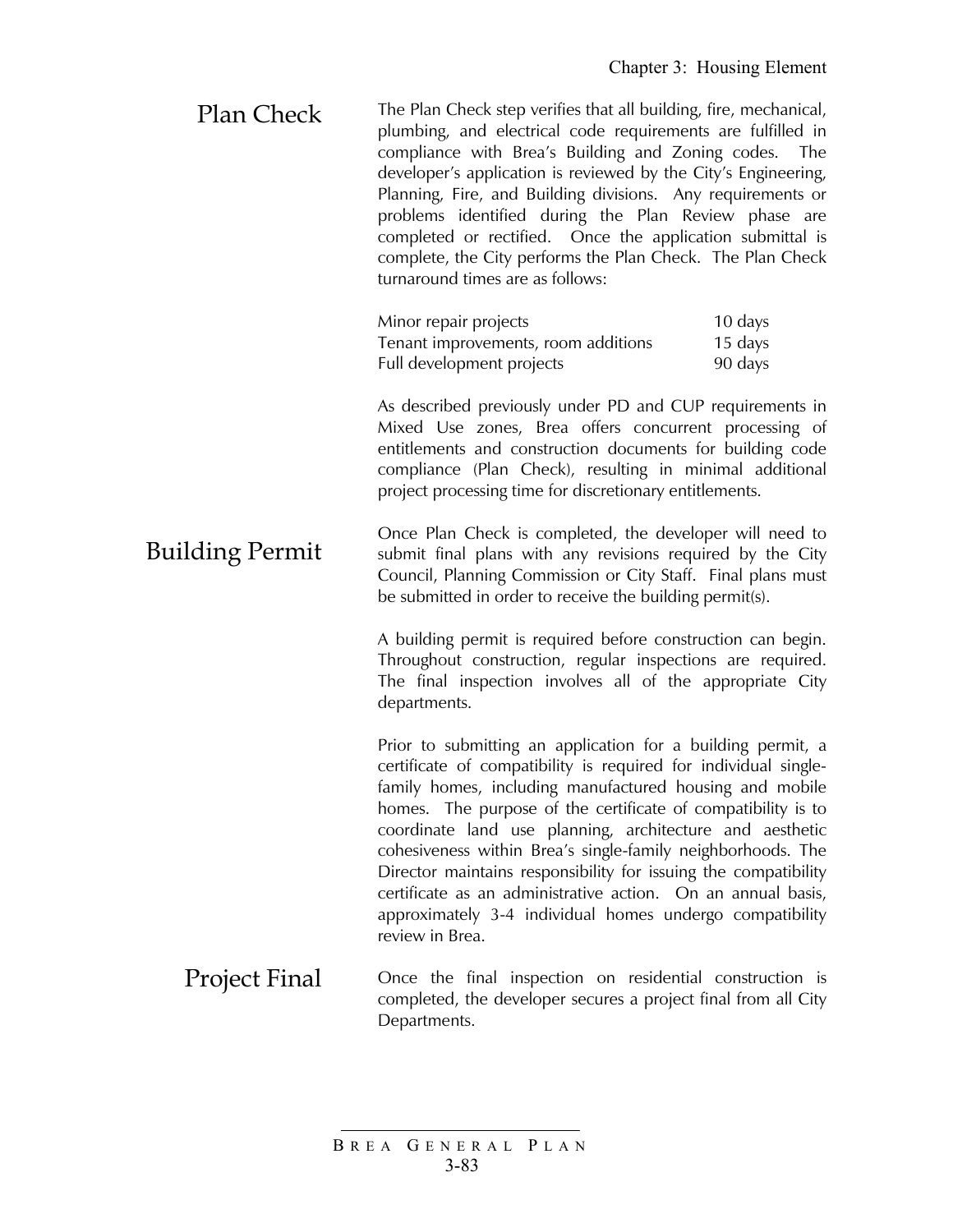### Summary of Processing Procedures

In summary, a major goal of Brea's Development Services Department is to maintain efficient project processing procedures as a means of facilitating development. The Department's Development Process handbook provides an informative step-by-step guide aimed at simplifying the development process. The no-charge Screencheck service provides project applicants an up front discussion of project processing needs to better enable preparation of a complete application at initial submittal. At the Plan Review stage, each project is assigned a Project Liason to help expedite the permit process and coordinate any necessary department reviews. And for projects requiring discretionary entitlements, concurrent processing with Plan Check processes results in significant time savings.

As a means of demonstrating the efficiency of Brea's processing procedures, the following summarizes the start to finish processing steps for a hypothetical mixed-use project in the MU I zone district. As the project contains a mix of both residential and commercial uses and includes more than 5 units, Precise Development Plan review before the Planning Commission is required. Assuming proper applicant prepared plans, a realistic processing example could be as follows:

- Day 1 Screen Check
- Day 2 **Application Submittal**
- Days 2-21 Staff review of plans, any comments delivered to applicant.
- Days 21-35 Applicant prepares revisions, any other responses to staff comments.
- Days 35-45 Any further comment, revision of plans, technical coordination between staff and applicant.
- Days 45-90 Final coordination of details, confirm qualification for CEQA Class 32 exemption, preview to Planning Commission, public hearing notification, Planning Commission hearing and action.

As illustrated in this example, complete project processing – including discretionary review before the Planning Commission and concurrent Plan Check processing – can occur within a 90 day window. As the majority of future residential development is focused in the City's mixed use districts, this exemplifies the approval process for many of Brea's future projects, and given the expedited time frame, clearly does not serve as a constraint to development.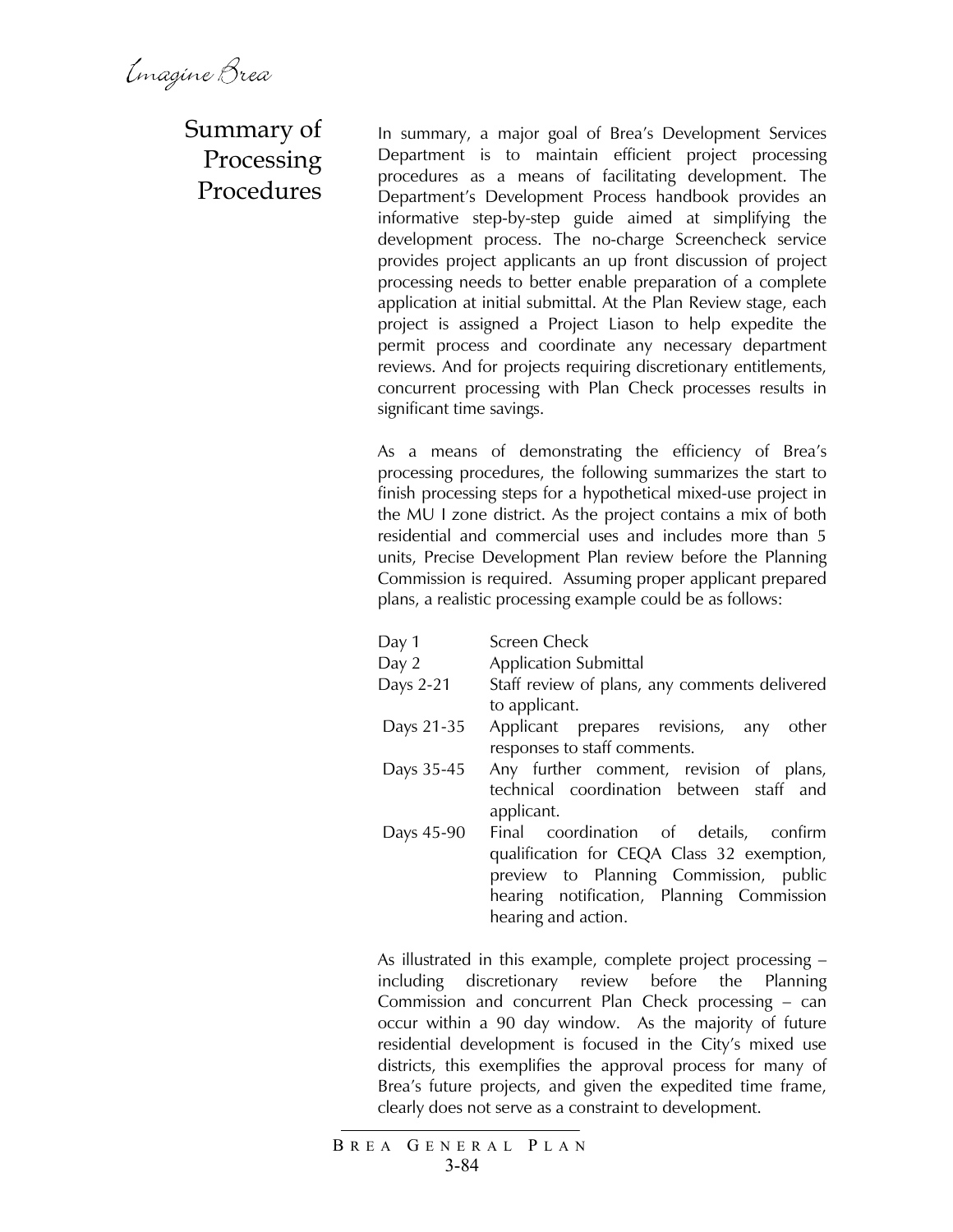# C. ENVIRONMENTAL AND INFRASTRUCTURE **CONSTRAINTS**

Brea is subject to the following environmental and infrastructure constraints. Carbon Canyon, in particular, is an area with high risks of being affected by these environmental hazards. The geology and soils of the canyon area present constraints upon development due to the presence of the Whittier Fault zone, landslides and related slope stability issues.

# 1. Seismic Hazards

The City is likely to experience ground shaking associated with the active and potentially active fault systems in the surrounding area. The most severe ground shaking would result from earthquake activity on the Whittier fault zone. The Whittier fault is active and cuts across Brea and the Sphere of Influence diagonally (northwest/southeast orientation).

# 2. Slope Stability - Landslides and Subsidence

Stability of natural slopes in the rugged Carbon Canyon area is a significant concern. The numerous landslides that have occurred in this area attest to its stability hazards. There is some potential for erosion and slope instability related to stream activity along major canyons and drainage courses. Liquefaction may also occur in areas of Carbon Canyon and along the major drainages of Brea Creek and Fullerton Creek where perched water may exist.

# 3. Wildland Fire Hazards

Carbon Canyon and a significant portion of Brea's sphere of influence remain undeveloped, consisting of rugged topography with highly flammable native vegetation. Orange County has designated much of the hillsides Special Fire Protection Areas (SFPA) for wildland and urban interface fire risks. SFPA are geographic areas subject to uncontrollable